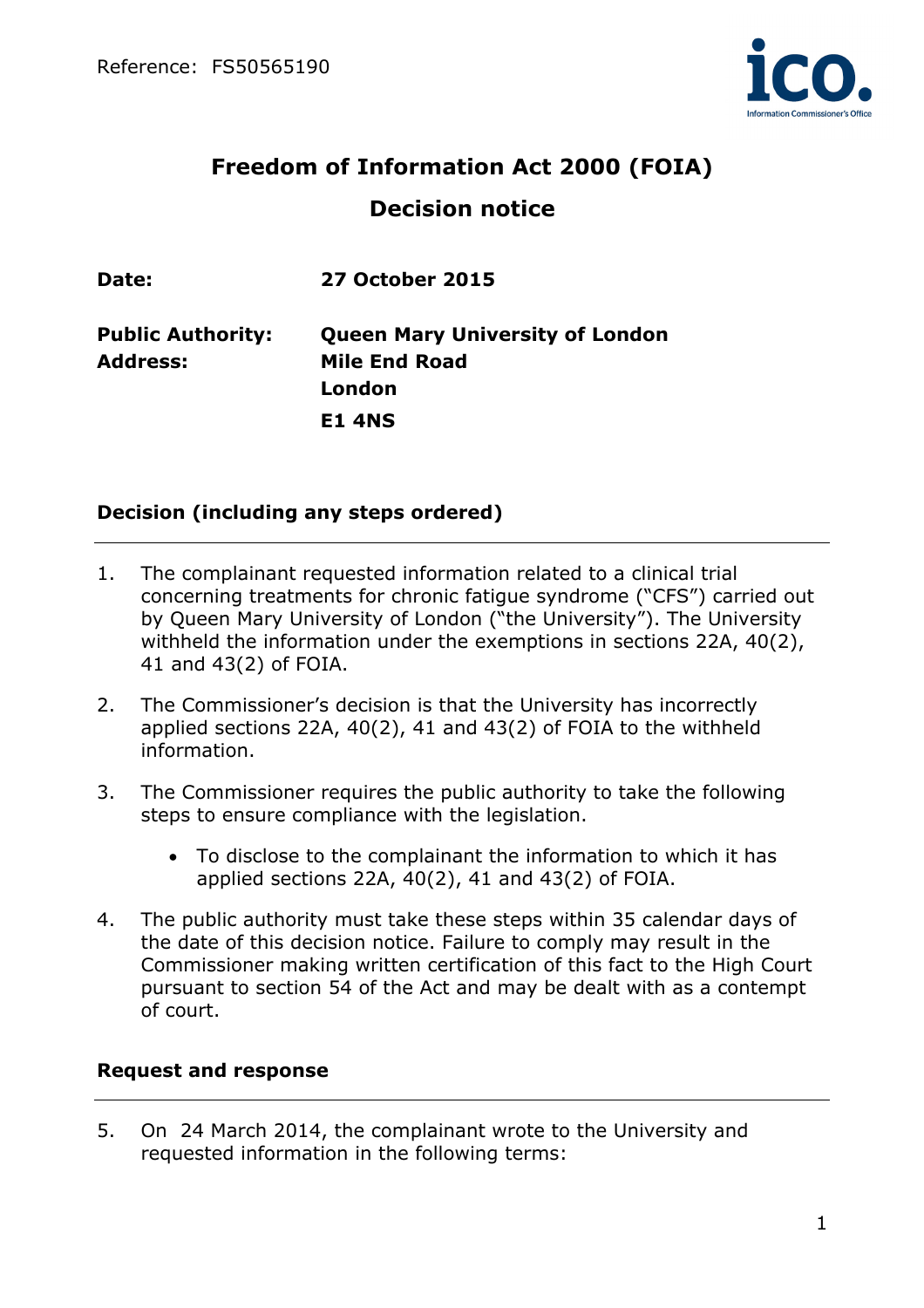

*"Previous FOI requests [1][2] have asked for the release of PACE Trial results according to the outcome measures laid out in the trial protocol published in 2007 but since abandoned, and for additional summary statistics on the trial participants or at least the subgroup classified as 'recovered' after the 52-week followup period. [3] These requests have been denied because the information was not held in final form and the calculations required to attain them from data that is held would supposedly exceed the limit of* £*450 (calculated as the estimated cost of one person spending 18 hours in determining whether the information is held, then locating, retrieving and extracting the information). [4] A few of the comments posted in response have raised doubts over whether acquiring the data and performing relatively simple calculations would really take over 18 hours to perform.* 

*In order to help ease the burden of staff having to perform the required calculations themselves once the relevant data is located and retrieved. I would like to request the following selection of baseline and 52-week followup data on all 640 individual PACE Trial participants for which the data exists, in a spreadsheetor equivalent file with separate columns for each variable:* 

- *SF-36 physical function scores (range 0-100 points) [baseline and 52-week followup];*
- *CFQ fatigue Likert scores (range 0-33 points) [baseline and 52-week followup];*
- *CFQ fatigue bimodal scores (range 0-11 points) [baseline and 52-week followup];*
- *Oxford criteria CFS caseness (does participant meet criteria, yes or no) [52-week followup only];*
- *Participant-rated CGI scores (range 1-7) [52-week followup only];*
- *Doctor-rated CGI scores (range 1-7) [52-week followup only];*
- *6MWT walking distances (in meters) [baseline and 52-week followup];*
- *The group which each participant was allocated to after randomisation (i.e. either to APT, CBT, GET, or SMC).*

*If granted, please make sure that each individual row only contains values from the same participant, as is common practice for such data in spreadsheets, so that more than one variable can be analysed at a time. To clarify, I am requesting only 'anonymised' data, I am not requesting any information which can identify individual participants (not even the participant ID*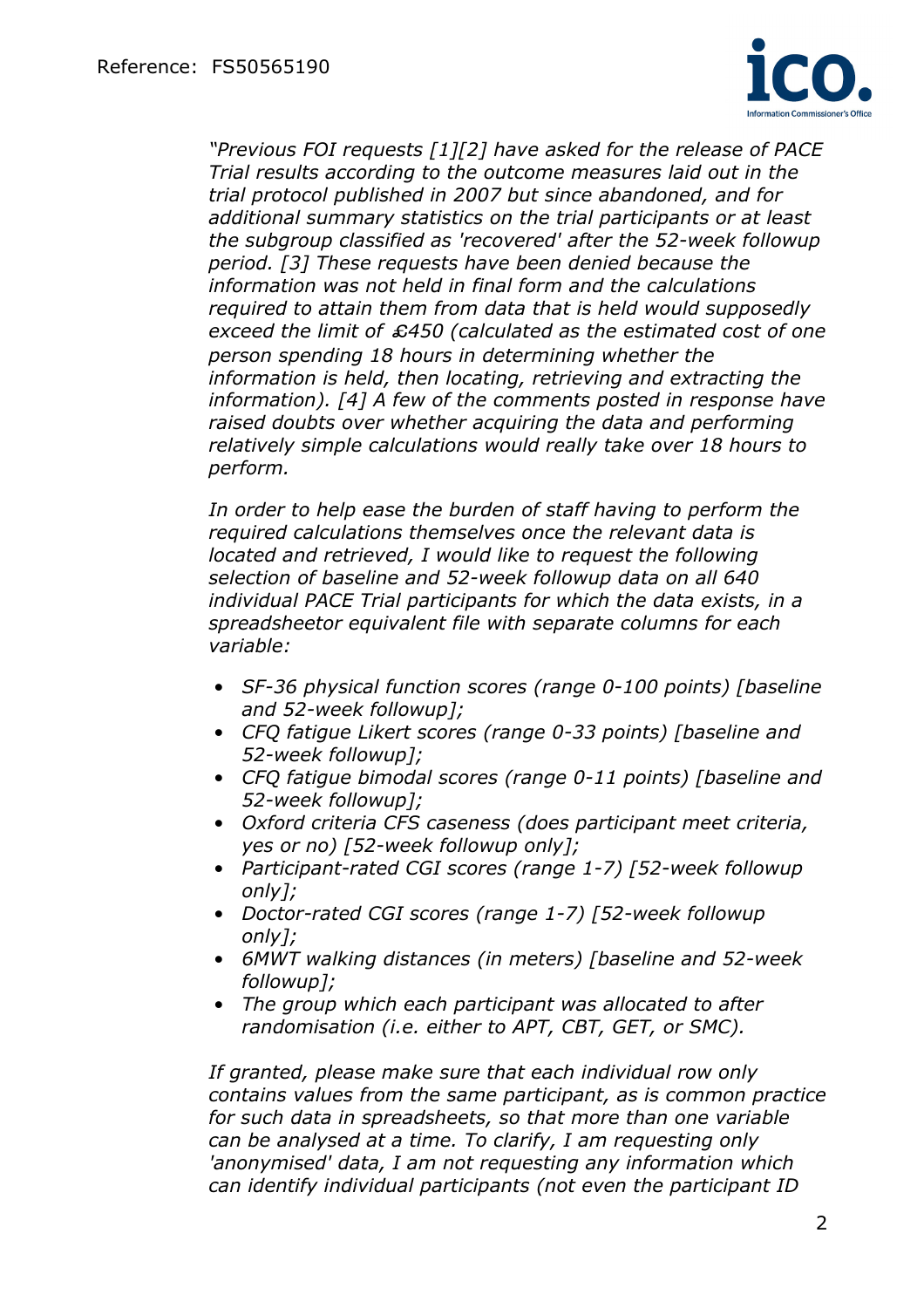

*numbers if those are deemed to be inappropriate to include, so long as each individual row only contains values from the same participant).* 

*1.https://www.whatdotheyknow.com/request/pace\_trial\_recover y\_rates\_and\_po* 

*2.https://www.whatdotheyknow.com/request/pace\_trial\_recover y\_rates\_and\_po\_2* 

*3.https://www.whatdotheyknow.com/request/6min\_walking\_test \_data\_recovered* 

*4.http://ico.org.uk/for\_organisations/freedom\_of\_information/gui de/refusing\_a\_request"* 

- 6. On 22 April 2014 the University responded and withheld the requested information citing the exemptions in sections 40(2) and 41 of FOIA.
- 7. On 18 June 2014 the complainant requested an internal review.
- 8. The University provided the outcome of its internal review on 16 September 2014 and maintained its original position to withhold the information requested.
- 9. During the course of the Commissioner's investigation, the University also applied the exemptions in sections 22A and 43(2) to the withheld information.

# **Scope of the case**

- 10. The complainant contacted the Commissioner on 15 December 2014 to complain about the way his request for information had been handled.
- 11. The Commissioner considered whether the University had correctly applied the exemptions it had cited to the withheld information.

# **Background**

12. The PACE (Pacing, graded Activity and Cognitive behaviour therapy: a randomised Evaluation) trial was a clinical trial carried out by the University which commenced in 2002. It was a large scale trial to test and compare the effectiveness of four of the main treatments available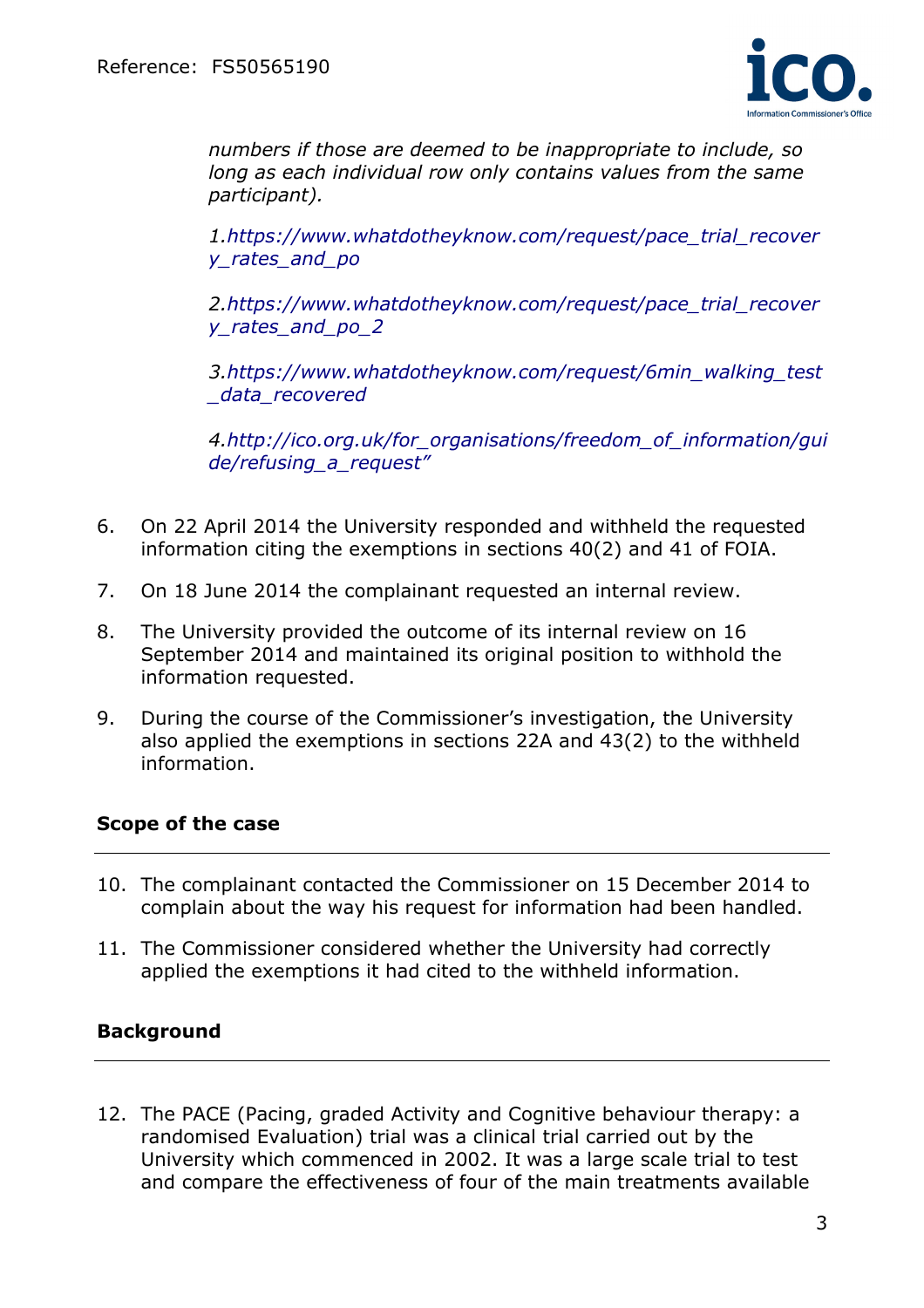

for people suffering from chronic fatigue syndrome ("CFS"), also known as myalgic encephalomyelitis ("ME").

- 13. The trial required the collection of large amounts of medical baseline and treatment results over the period 2005-2010 from the 640 patients who participated in it.
- 14. Results from the PACE trial have been published in The Lancet. The University's website (http://www.pacetrial.org/) provides further information and details about the trial.
- 15. The Commissioner notes that the PACE trial has resulted in some public debate, with some organisations and individuals being opposed to the treatment methods used.

## **Reasons for decision**

16. The University argued that the withheld information was exempt from disclosure under sections 22A, 40(2), 41 and 43(2) of FOIA. The Commissioner considered the application of each of the exemptions in turn.

#### **Section 22A – Information derived from a programme of research**

- 17. The University sought to rely on section 22A as a basis for withholding the requested information.
- 18. Section 22A provides that:

*"(1) Information obtained in the course of, or derived from, a programme of research is exempt information if—* 

> *(a) the programme is continuing with a view to the publication, by a public authority or any other person, of a report of the research (whether or not including a statement of that information), and*

> *(b) disclosure of the information under this Act before the date of publication would, or would be likely to, prejudice—*

*(i) the programme,* 

*(ii) the interests of any individual participating in the programme,* 

*(iii) the interests of the authority which holds the information, or*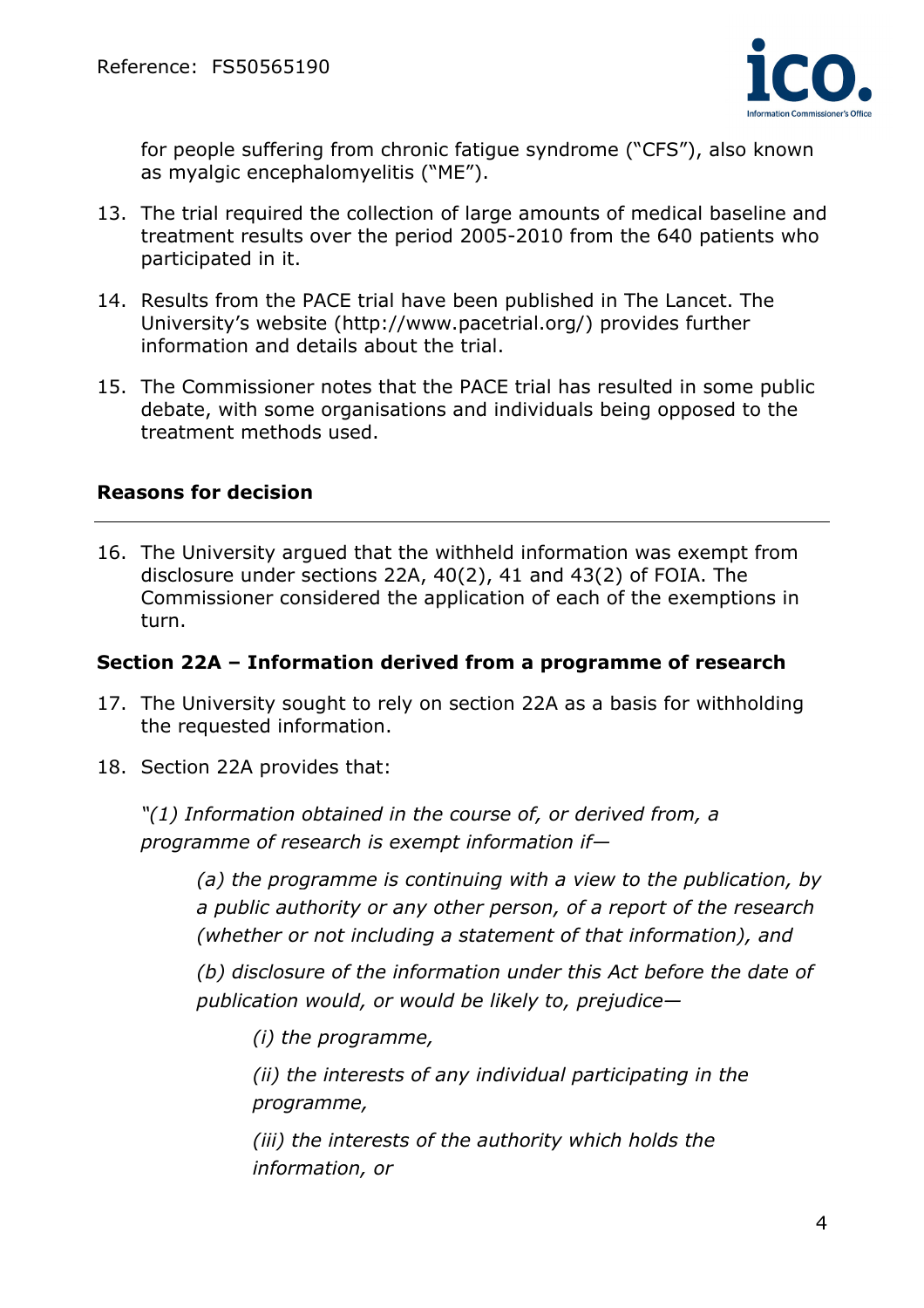

*(iv) the interests of the authority mentioned in paragraph (a) (if it is a different authority from that which holds the information)."* 

- 19. The University explained that all of the requested information came from the PACE trial, a large-scale, randomised clinical trial investigating treatments for chronic fatigue syndrome or myalgic encephalomyelitis (CFS/ME), of which it was the main sponsor and from which it held all of the raw data. It went on to explain that the trial closed to recruitment in 2009, and follow up continued until mid-2012. However, analysis of the data continues to this day and papers continue to be published.
- 20. As regards the University's application of section 22A to the withheld information, the Commissioner noted that this provision came into effect on 1 October 2014. However, the complainant made his request to the University on 24 March 2014 and the University provided its response on 22 April 2014. The Commissioner informed the University that he considers the circumstances that existed at the time that a request was made in reaching any decision and queried the basis on which the University believed that section 22A could be applied retrospectively.
- 21. The Commissioner has set out below the University's arguments as to why it believed he should consider the application of section 22A to the request. The University argued that:

*"In line with precedents such as Information Commissioner v Home Office [2011] UKUT 17 (AAC)(noting that absent the ability to rely on new exemptions, the ability to fully consider the public interest and the rights of third parties with respect to information to be disclosed would be hampered), we believe reliance on this exemption at this stage is important. QMUL acknowledges that the exemption in question was not in effect when the information was originally requested. While we further recognise that, in keeping with the Commissioner's consideration as indicated here, there normally exists a presumption against retroactive application of legislation, it has been held, however, that this presumption 'expresses no rigid or absolute rule'. Barber v Pigden [1937] 1 KB 664, 678 (CA). Rather, courts have considered whether this would be in keeping with intent of the statutory change. Ibid. They have examined whether the new law is applied to circumstances which have fully taken place and impair vested rights a party possessed, increase a party's liability for past conduct, or impose new duties with respect to transactions already completed. See Phillip v Eyre (1870-71) L.R. 6 Q.B. 1, 24-27 (holding that despite the presumption, such retrospective application cannot be pronounced naturally or*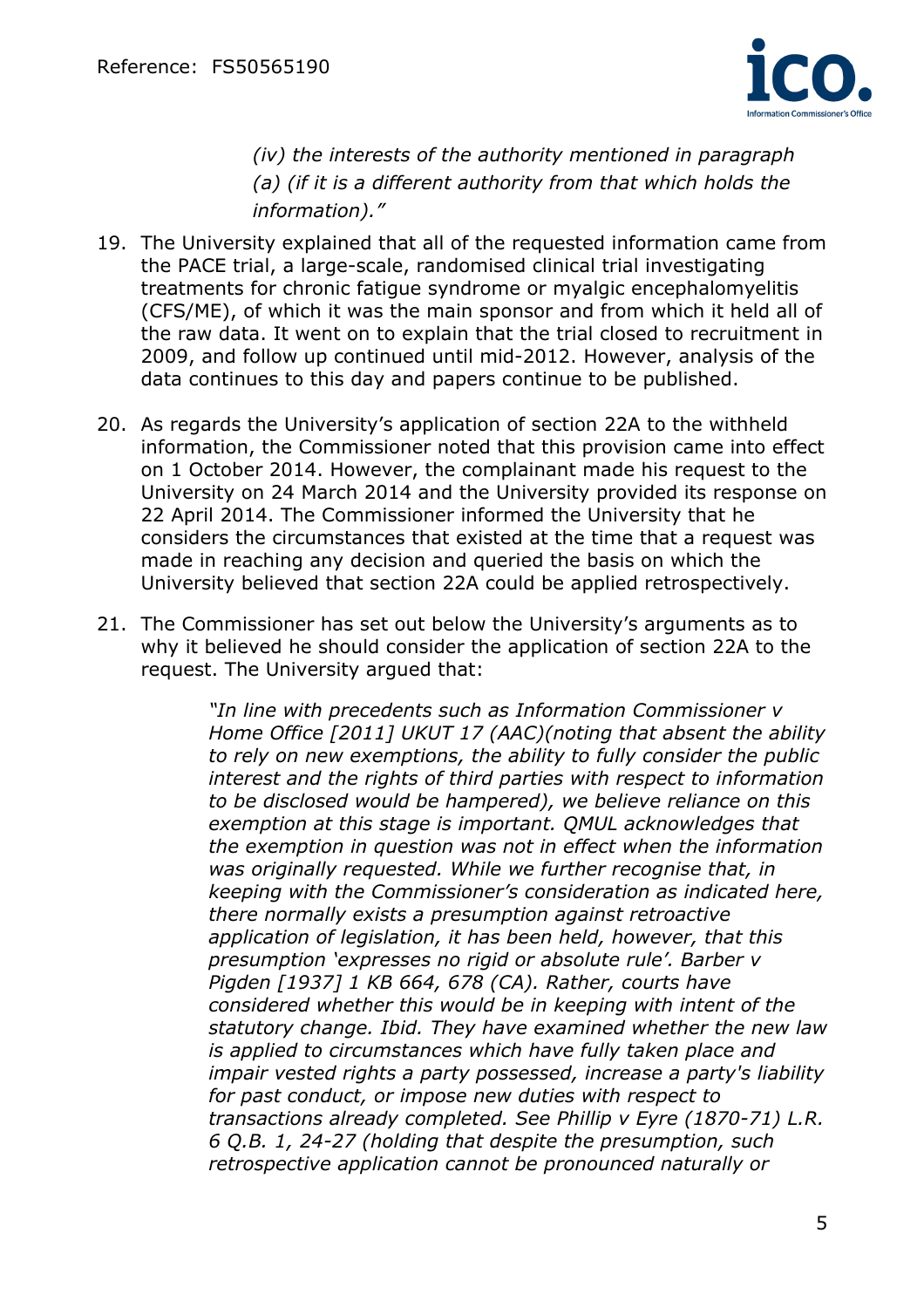

*necessarily unjust and requires an examination of the circumstances which can vary from case to case); accord, Polyukhovich v Commonwealth of Australia [1991] 172 CLR 501 ('the injustice which might be inflicted by construing an enactment so as to give it a retrospective operation may vary according to its subject matter')."* 

22. The University went on to inform the Commissioner that:

*"Circumstances where the courts have found the retroactive application of a law to be unwarranted have typically involved instances where to hold otherwise would manifestly shock a sense of justice, i.e. be inherently unfair, such as where: an act legal before the statute was made illegal, but see Polyukhovich v Commonwealth of Australia [1991] 172 CLR 501(finding that although ex post facto application of criminal law usually creates unjust legal consequences which the presumption seeks to prevent, a subsequent war crime enactment a reasonable exception); a defence existing under the law at the time of the events and to which the bankrupt was then entitled was subsequently removed, see R v Griffiths [1891] 2 QB 145; or, a right vested in a sale of property would be voided due to a subsequent time limited registration requirement rendering compliance impossible, see Hicksen v Darlow (1883) 23 Ch D 690 (CA).* 

*As the Polyukhovich court further noted: 'Indeed, justice may lay almost wholly upon the side of giving remedial legislation a retrospective operation where that is possible... . With legislation of that character, if the ordinary rule be couched in terms of a presumption against retrospectivity, it must, at best, be a weak presumption…' (citations omitted). Ibid at para 17.* 

*Accordingly, it has been held that retroactive application that might seem unjust from the perspective of one person may be justified from the perspective of another. George Hudson Ltd. v. Australian Timber Workers' Union (1923) 32 CLR 413, 434. Therefore, the whole of the circumstances must be considered."* 

23. The University was of the view that there was no manifest injustice in this case in the ICO's retroactive application of the exemption in section 22A. It argued that:

> *"The holding in Southwest Center for Biological Diversity v. US Department of Agriculture, 314 F.3d 1060 (9th Cir. 2002) where the Court determined that it could apply an FOIA exemption (that agency may withhold information about the location of*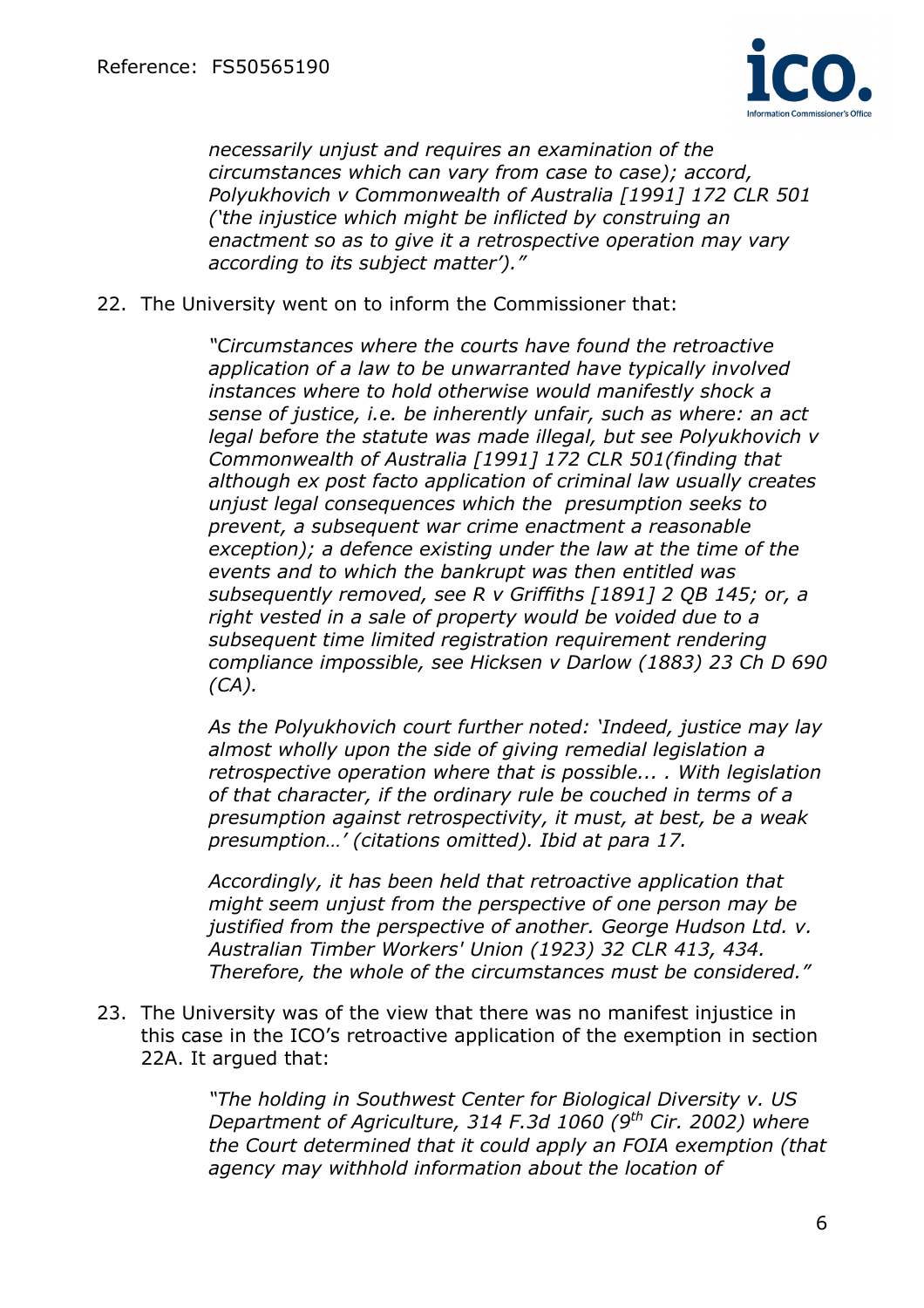

*endangered species) enacted after the request but before the appeal in question as it did not have an impermissible retroactive effect. In reaching this decision, the US Court of Appeals for the Ninth Circuit determined that the applicable test of impermissibility required consideration of "whether it would impair rights a party possessed when he acted, increase a party's liability for past conduct, or impose new duties with respect to transactions already complete", factors very similar to those applied by other common law systems as noted above. Ibid (quoting the US Supreme Court in Landgraf v. USI Film Products, 511 U.S. 244, 273 (1994). The 9th Circuit specifically rejected the requestor's assertion that it had a right to the information when it made its request or sought review that it would lose by virtue of the new exemption's application. The Court instead considered that the requestor had not taken a significant act in reliance on a settled expectation under the law (such as having waived a legal right in a promised exchange or undertaken a course of action in reliance on a representation) but merely requested information and sought an appeal when it was refused. It had not been prejudiced, therefore, under the Landgraf test. Moreover, the Court considered that the application of the exemption was in keeping with Congressional intent here to protect the endangered species."* 

*The ECHR has been held, moreover, not to preclude retroactive application, foreclosing it rather where a right to a fair trial would be imperilled or property lost. See, eg, St Matthews (West) and others) v HMRC ([2014] EWHC 1848 (Admin); Huitson [2011] EWCA Civ 893 (no infringement of art 6, ECHR where legislation under challenge did not impose a liability to tax but rather removed an alleged, but not established, right to tax relief).* 

*The circumstances here are similarly that the requestor has not been prejudiced. There is no manifest injustice. Rather, the exemption's application would be in keeping with Parliament's intent to protect the public interest in research by allowing authorities to shield information collected as part of a programme of research where that disclosure would prejudice the research programme, the authority's interests, those of participants in the research programme or other authorities. In this case, QMUL has demonstrated that prejudice would be likely to several interests: those of the patients, the research programme, the investigators and QMUL as evidenced by the above analysis. The addition of the Section 22A exemption served to remediate a lacuna in the FOIA and provide an equivalent provision to that which the Scottish Act had always had, thereby equalizing protections*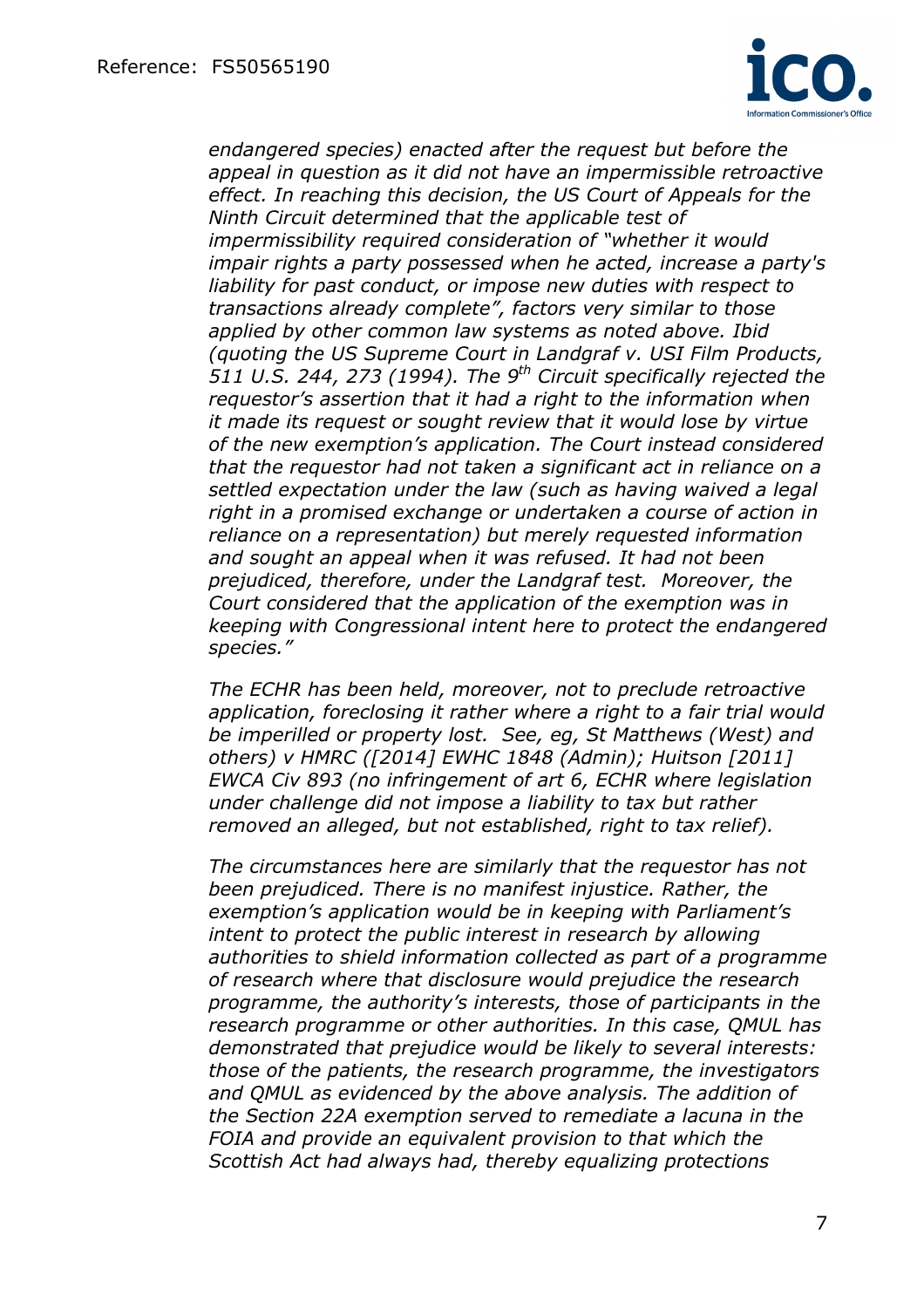

*across the UK's research institutions. This is important since, as here, research institutions typically collaborate in such trials."* 

24. The Commissioner notes the arguments presented by the University regarding the application of section 22A. However, he is aware of the general presumption in English law against statutes operating retrospectively. He further notes that in passing the amendment to the Freedom of Information Act contained in section 22A, Parliament did not expressly provide that it should have retrospective effect. In the absence of any such clear statement from Parliament, the Commissioner is of the view that section 22A is not applicable to requests that had already been made and responded to prior to it coming into force on 1 October 2014. As the University had already provided a response to the complainant's request, and had even provided the outcome of its internal review, prior to that date, the Commissioner has determined that section 22A is not applicable.

## **Section 40(2) – Personal information**

- 25. The University argued that section 40(2) was applicable to the withheld information.
- 26. Section 40(2) provides an exemption for information which is the personal information of an individual other than the complainant and where one of the conditions listed in section 40(3) or 40(4) is satisfied.
- 27. Section 40(2) provides that –

*"Any information to which a request for information relates is also exempt information if-* 

- *(a) it constitutes personal data which do not fall within subsection (1), and*
- *(b) either the first or the second condition below is satisfied."*
- 28. Section 40(3) provides that –

*"The first condition is-* 

- *(a) in a case where the information falls within any of paragraphs (a) to (d) of the definition of "data" in section 1(1) of the Data Protection Act 1998, that the disclosure of the information to a member of the public otherwise than under this Act would contravene-* 
	- *(i) any of the data protection principles, or*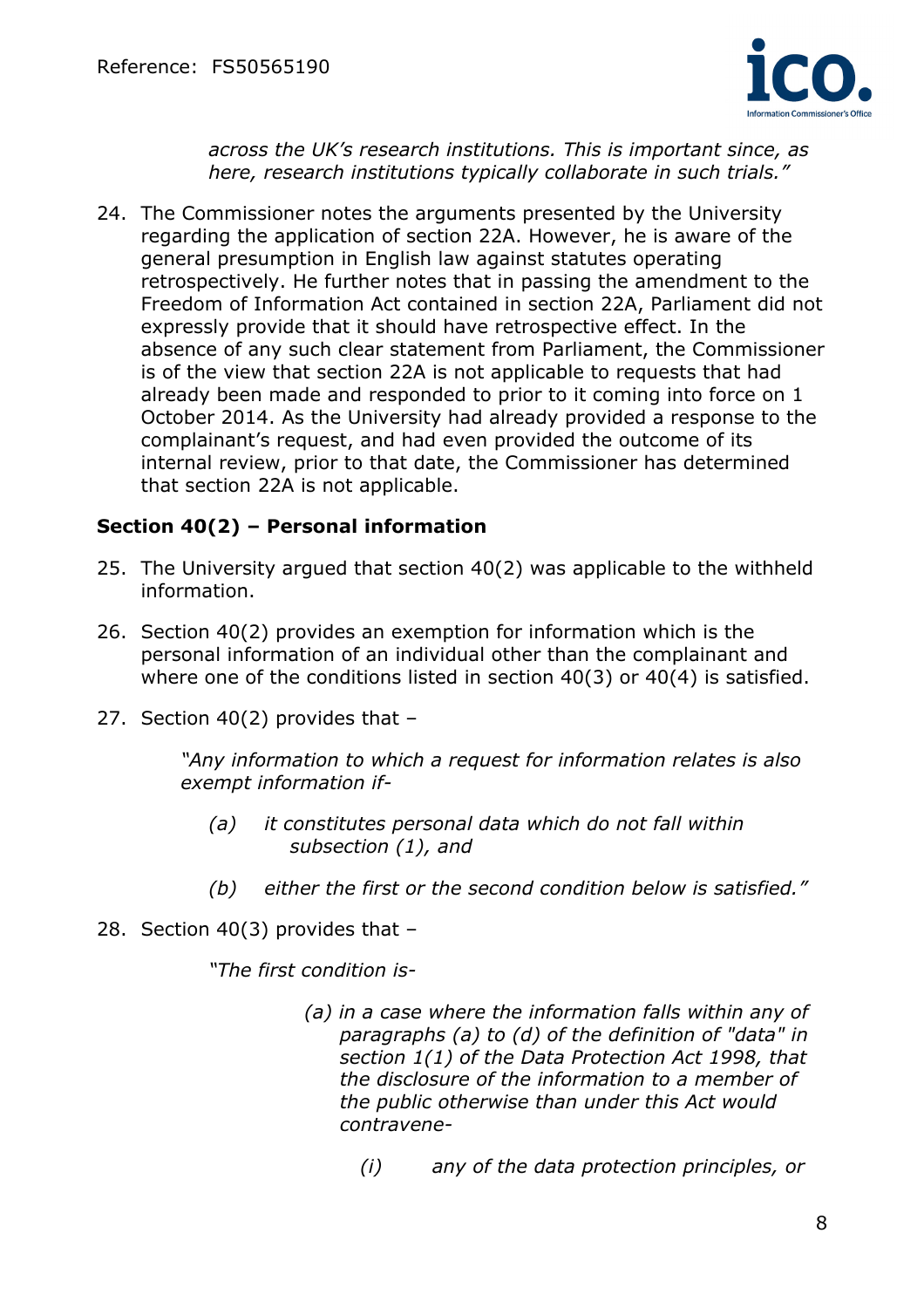

- *(ii) section 10 of that Act (right to prevent processing likely to cause damage or distress), and*
- *(b) in any other case, that the disclosure of the information to a member of the public otherwise than under this Act would contravene any of the data protection principles if the exemptions in section 33A(1) of the Data Protection Act 1998 (which relate to manual data held by public authorities) were disregarded."*
- 29. In this case the relevant condition is contained in section 40(3)(a)(i). This applies where the disclosure of the information to any member of the public would contravene any of the principles of the Data Protection Act 1998 ("DPA").
- 30. The Commissioner therefore considered:

(1) whether the withheld information constitutes personal data; and if so

(2) whether disclosure would breach one of the data protection principles.

#### **(1) Does the withheld information constitute personal data?**

- 31. In order to establish whether section 40(2) had been correctly applied, the Commissioner first considered whether the withheld information is the personal data of parties other than the complainant.
- 32. Personal data is defined in the DPA as information about a living individual who can be identified from that information, or from that information and other information in the possession of, or likely to come into the possession of, the data controller.
- 33. The University informed the Commissioner that it considered that the withheld information contained the personal data of the individuals who had volunteered to participate in the PACE trial. It was the University's view that all of the specific data which had been requested from the trial was sensitive personal data as it consisted of data derived from each living individual who took part in the PACE trial. It noted that there were a number of variables, which the complainant had specifically asked be linked by supplying the data with one row corresponding to one trial participant.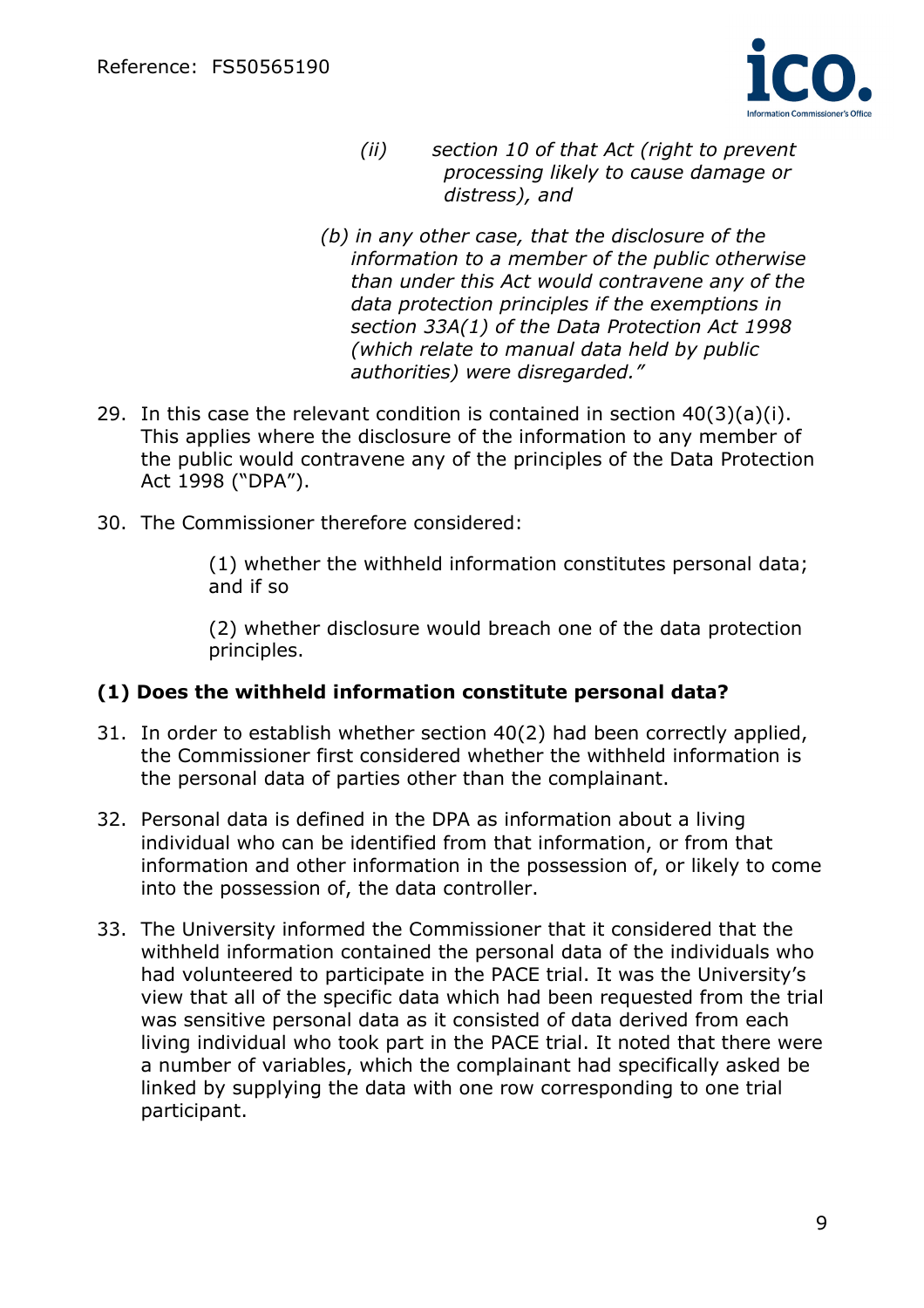

- 34. In the Commissioner's view the two main elements necessary for information to be personal data are that the information must 'relate' to a living person and that the person must be identifiable.
- 35. The University noted that the complainant had claimed that the requested data would be in an anonymised form so that individuals could not be identified. However, the University was of the view that this was not the case.

#### **Why the University believed that the requested information was not satisfactorily anonymised**

36. The University informed the Commissioner that it did not believe that the requested information was in a satisfactorily anonymised form given the number of variables, with one row for each individual. It stated that it had formed this view taking account of the motivated-intruder risk outlined in the ICO's Code of Practice on Anonymisation. The University initially explained that:

> *"The number of people with CFS/ME is around 1% of the population; the number of trial participants was 640. Even if the disclosure risk for third parties to be able to identify individuals were low, the possibility that an individual who took part in the trial could identify themselves is much higher, especially since much of these health data were self-rated. It is not possible therefore to render the data completely anonymous given this, the quantity of participants and the combination of data fields requested. This means that personal data would still be disclosed against the express assurances given to these patients as to the confidentiality of their sensitive, medical data. If some can selfidentify it is likely that others would be able to do so in this fairly active and relatively small community. Even the fact of participation in the trial would not be fair to reveal, let alone specific health data.*

> *There is also the question of breaking the contract of confidential treatment with trial participants from when consent was obtained, which gave assurances about what would happen to their personal data. These data were collected to be used in specified circumstances by the PACE researchers. We do not have permission to release these data in to the public domain. Given this, even if disclosure were to be deemed 'fair', we do not believe that Schedule 2, condition 6 of DPA, or any condition from Schedule 3 (which is of even greater relevance) is satisfied. QMUL thus contends that no individual-participant data can be released in to the public domain as per its arguments herein and*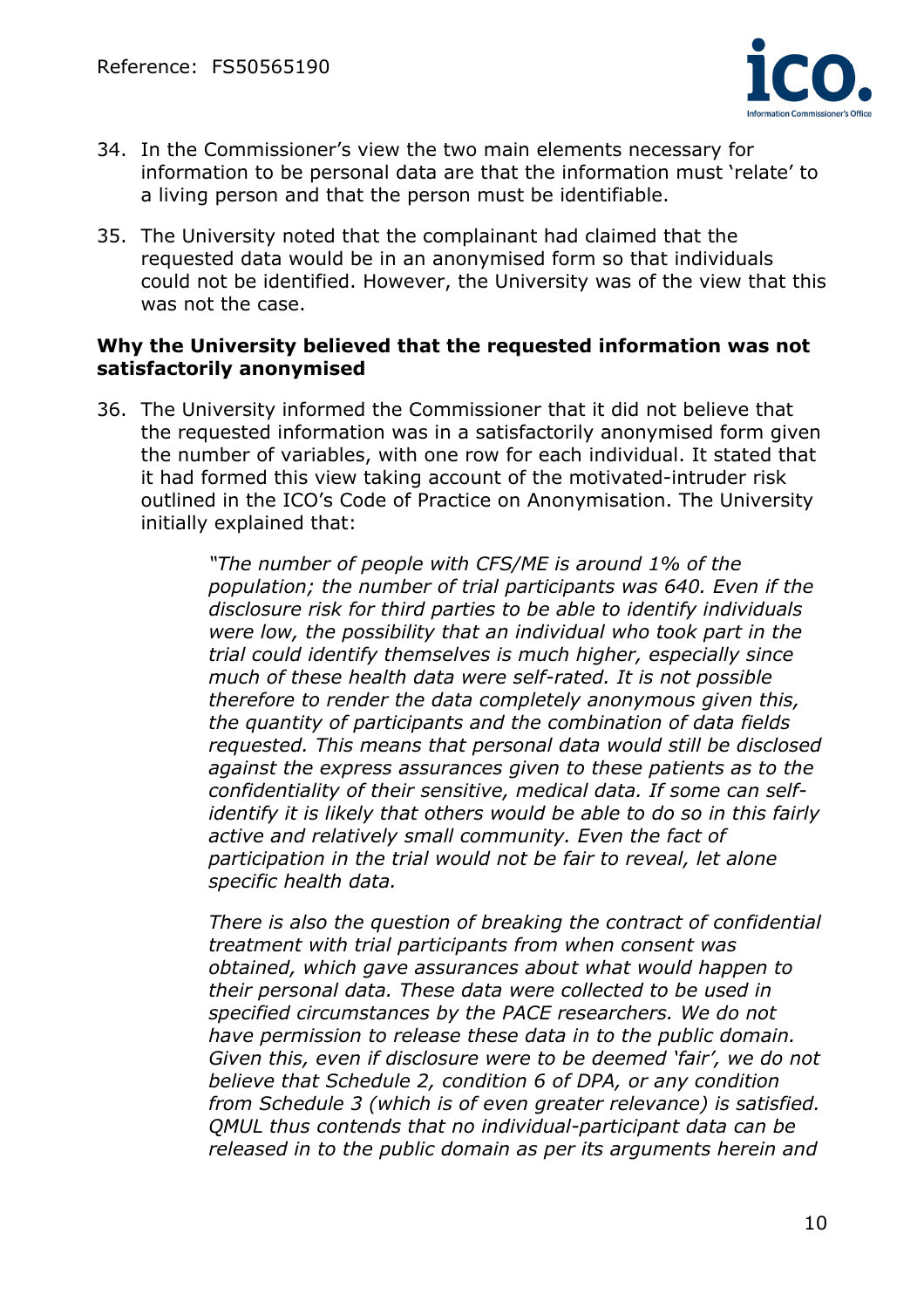

*supported by the ICO (see cases FS50514995 and FS50484575) and the Information Tribunal in case EA/2006/0090."* 

- 37. The University went on to explain that as the release of individual data would cause it to break its specific agreement with the patients who consented to participate in the study on that basis, this would erode trust and cause people to withdraw from any future new studies that it might plan to undertake. It informed the Commissioner that it did not believe that this was mere speculation as it was aware that a previous release of information through an FOI request resulted in a participant withdrawing consent to use their data some two years after leaving the PACE trial. As a result it was required to undertake extensive and expensive recalculations.
- 38. In relation to the University's initial response, the Commissioner queried why the University believed that it was not possible for the information to be anonymised. He noted the its reference to the risk of risk of third party identification and the motivated intruder test but indicated that he was not convinced that there was evidence as to how the motivated intruder could actually identify the individuals in question. He asked the University to provide some further explanation as to what means it believed were reasonably likely to be available to the motivated intruder to facilitate re-identification of the participants in the PACE trial.
- 39. With regard to possible self-identification the University explained that:

*"Firstly, each participant would know which arm of the trial to which they had been allocated, so this would bring identification down to about 1 in 160. After this, they are likely to know in particular how far they were able to walk (or if they were able to walk at all) in the 6 minute walking test both at baseline and at 52-week follow up. So this pair of figures should be enough but each participant would also have an idea of their Chalder Fatigue score at least, which was determined by a self-completed questionnaire; they would know, as can be seen from the data, what is a high score and what is low and could correlate this to other scores relating to themselves. Some of the participants have identified themselves in public as having taken part in the trial, either online or by speaking to the press. Therefore, there is at least some information in the public domain to assist further identification."* 

40. The University confirmed that the requested data had been obtained from participants filling in questionnaires, answering questions verbally or undertaking a test (e.g. walking test). As all these data were taken and/or derived from participants, it believed that they would be aware of their answers, particularly when they scored very high or very low on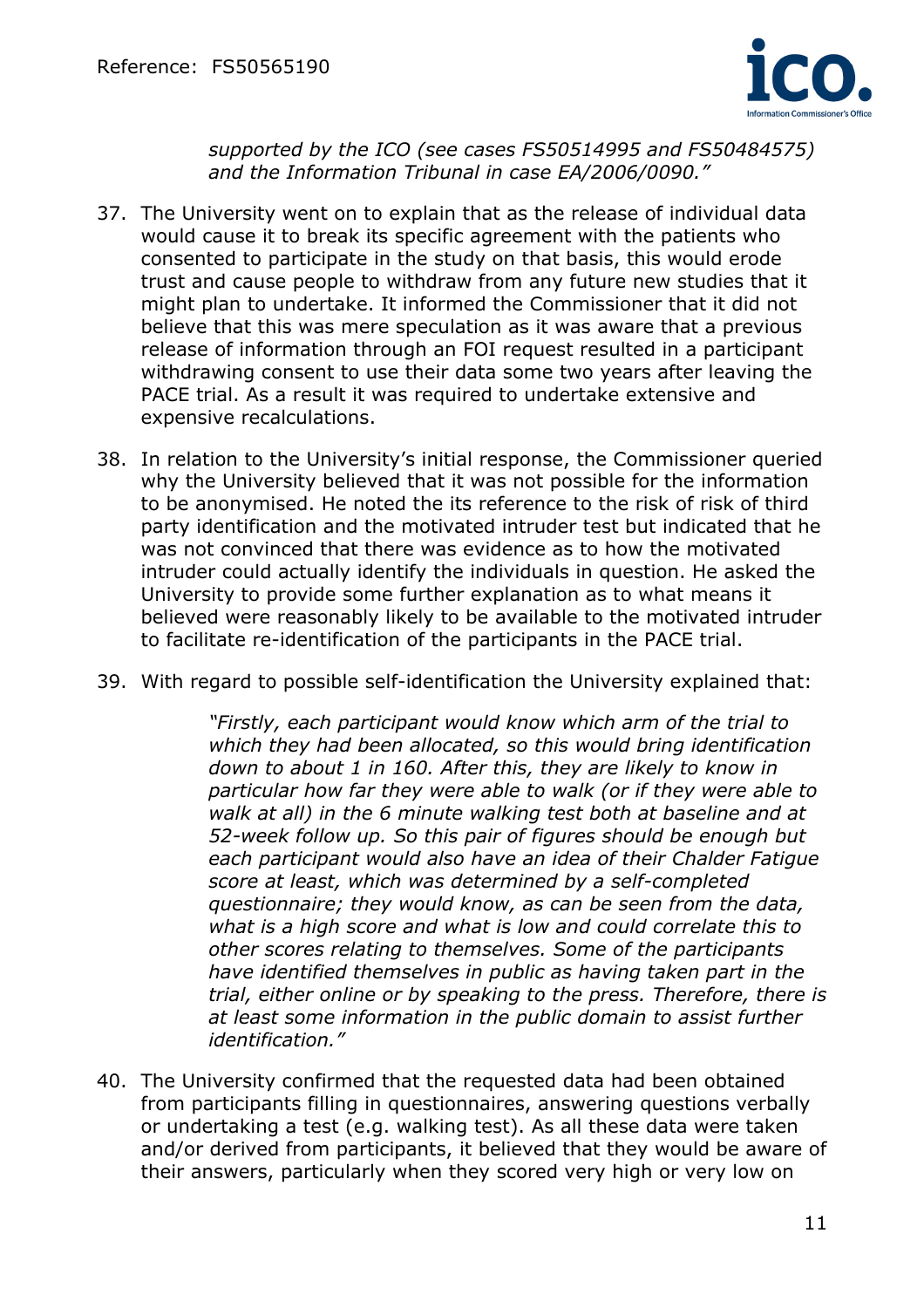

certain measures, or when they declined to take a test, such as the walking test, due to being unwell.

41. In relation to a motivated intruder being able facilitate re-identification of participants, the University argued that:

> *"The PACE trial has been subject to extreme scrutiny and opponents have been against it for several years. There has been a concerted effort by a vocal minority whose views as to the causes and treatment of CFS/ME do not comport with the PACE trial and who, it is QMUL's belief, are trying to discredit the trial. Indeed, as noted by the editor of the Lancet, after the 2011 paper's publication, the nature of this comprised not a 'scientific debate' but an "orchestrated response trying to undermine the credibility of the study from patient groups [and]… also the credibility of the investigators and that's what I think is one of the other alarming aspects of this. This isn't a purely scientific debate; this is going to the heart of the integrity of the scientists who conducted this study." (Health Report, Comparison of treatments for chronic fatigue syndrome - the PACE trial (National Radio, Australian Broadcast Company April 18, 2011) interview of Richard Horton and Michael Sharpe). Further, in this interview Michael Sharpe, a Co-Principal Investigator of the trial, states*

> *"I think the first thing to say here is that we recruited 640 patients into this trial and there wasn't a high rate of refusal of taking part in the trial and those patients remarkably, a vast majority of them stayed right through to the end of the trial, they accepted the treatments and they completed our outcome data. So I think it's very important to remember that if you go out there to the clinics that most patients with chronic fatigue syndrome, all they want is the evidence for what they have to do. There is parallel to that, a very vociferous series of websites and so on, it's not really the same world as the ordinary patient coming to the clinic. They have been quite hostile in many ways to the findings of the trial and unfortunately also to the people who've undertaken the trial and collaborated with the trial,"*

*and Richard Horton comments,* 

*"I think this is where one sees a real fracture in the patient community. One is seeing a very substantial number of patients very willing to engage in this study, desperate to get good evidence on which to base their future treatment but one sees a fairly small, but highly organised, very vocal and very damaging group of individuals who have I would say actually hijacked this*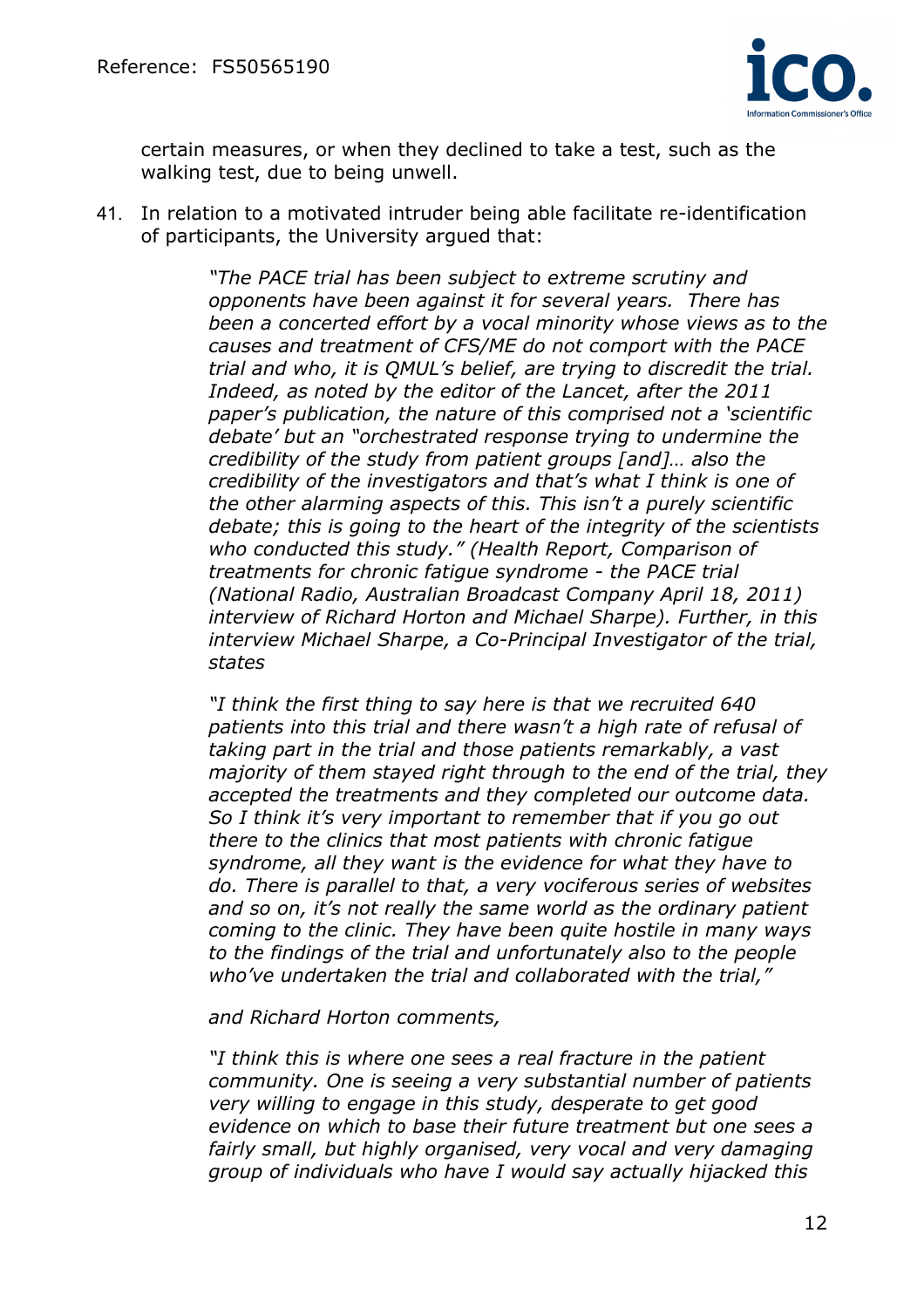

*agenda and distorted the debate so that it actually harms the overwhelming majority of patients,".* 

*This community actively seeks to identify and attack those who are associated with the PACE trial."*

42. The University went on to indicate that it believed that anonymisation was no longer as secure as perhaps once assumed. It stated that:

> *"This quote is taken from Paul Ohm, Broken Promises of Privacy: Responding to the Surprising Failure of Anonymization, 57 UCLA L Rev 1701 (2010):*

*"In the European Union, the famously privacy-protective Data Protection Directive extends a similar safe harbor through the way it defines 'personal data.' Yet reidentification science exposes the underlying promise made by these laws—that anonymization protects privacy—as an empty one, as broken as the technologists' promises. At the very least, lawmakers must reexamine every privacy law, asking whether the power of reidentification and fragility of anonymization have thwarted their original designs. The power of reidentification also transforms the public policy debate over information privacy. Today, this debate centers almost entirely on squabbles over magical phrases like 'personally identifiable information' (PII) or 'personal data.' Advances in reidentification expose how thoroughly these phrases miss the point. Although it is true that a malicious adversary can use PII such as a name or social security number to link data to identity, as it turns out, the adversary can do the same thing using information that nobody would classify as personally identifiable."* 

*The information that has been requested will be put on a public website and picked through. Persons whose hostility to those who participated in the trial and supported it has been noted. Clearly it cannot be said that there is no risk of such motivation to re-identify these patients. If this happens it will have implications for other research and could damage our ability to attract research participants and conduct research, which is one of our key missions, as with all universities. This cannot be said to be in the public interest."* 

43. The Commissioner then wrote another letter to the University in which he raised further concerns, based on the evidence available to him, as to the applicability of section 40(2) to the withheld information.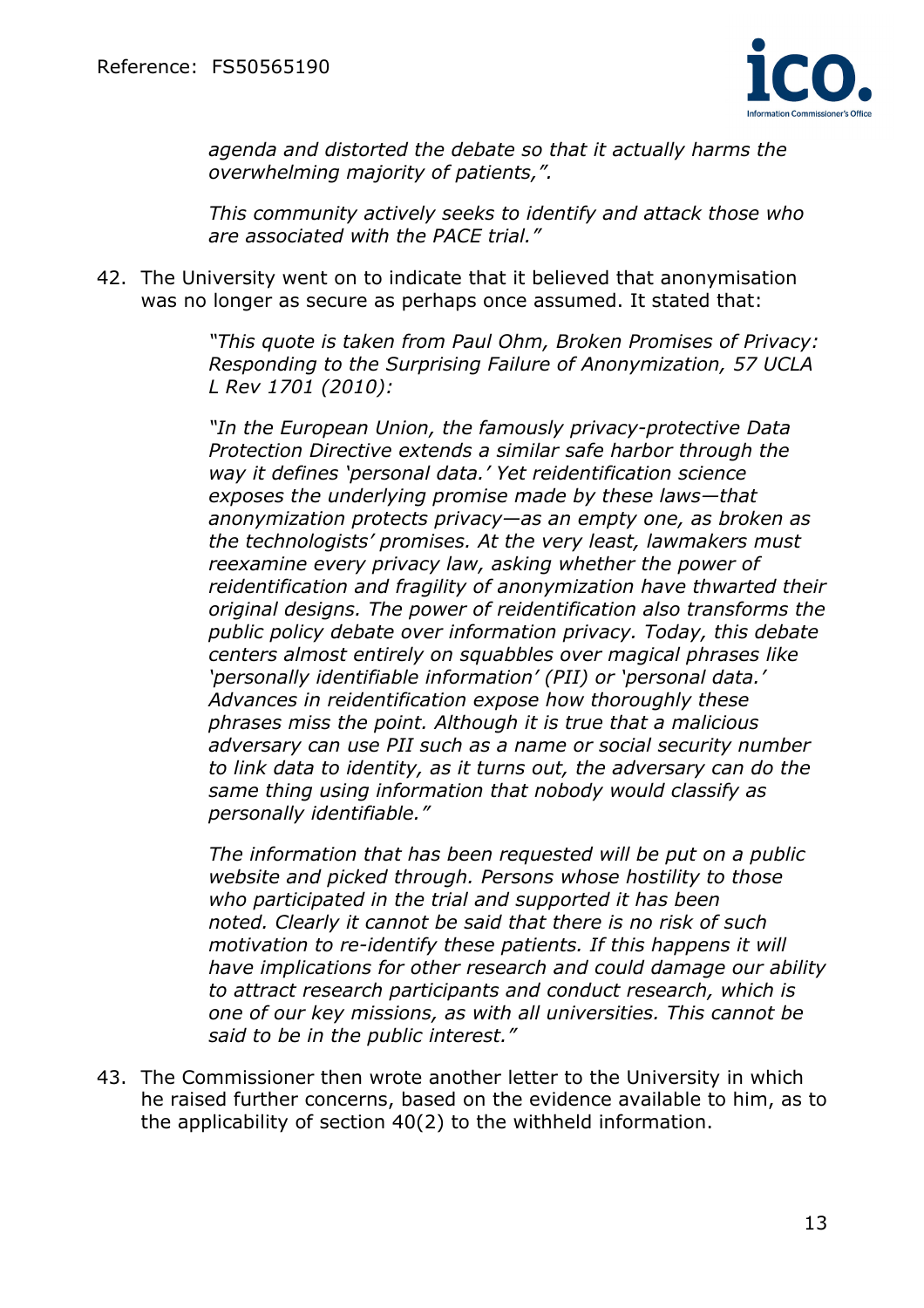

- 44. The University informed the Commissioner that there were further factors which it wished to raise and highlight for consideration. It pointed to a previous decision (FS50514995) in which the Commissioner had upheld the application of section 40(2) to a request for primary outcome measure scores.
- 45. The University went on to explain that:

*"... the information sought here remains the sensitive medical information of 640 patients, who although consented to participate in a research study, received medical treatment from medical practitioners subject to obligations of confidence and as QMUL has further noted, their participation in the study was subject to specific assurances of confidentiality, raising clear expectations, reasonably held, that such information would be kept private. A disclosure without consent of the patients' medical data would seem to breach both data protection, the medical obligation of confidence and Article 8 ECHR."* 

46. The University stated that it did not believe that the data could be safely anonymised. In its view:

> *"This is not aggregate data such as in Department of Health v IC [2011] EWHC 1430 but, rather, individual level data which by its very nature "are much more likely to reveal an individual's identity than aggregate data", a risk that increases as the number of data items increases and with the number of individual-level records (see HSCIC Anonymisation Standard (2013)). Self-identification from the published results at the eleven individual level data fields (at baseline and conclusion for some), is at the very least, a likely outcome. As has been noted in the context of health data where the boundaries are not clear between non-personal data (due to anonymisation) and personal data, that the risk of identification rises under the FOIA as one must assume some motivation to publish and identify as the data must be released without conditions, a risk considered equivalent to that of data published publicly by the data controller on a public website (see M. Oswald, Anonymisation Standard for Publishing Health and Social Care Data, Supporting Guidance: Drawing the line between identifying and non-identifying data (NHS 2013)). The NHS guidance further indicates that even where the data is of limited interest topically (such as the example of local council ingrown toe nails patients) "where published data are freely available to anyone, even the lowest risk publication carries significant risk."*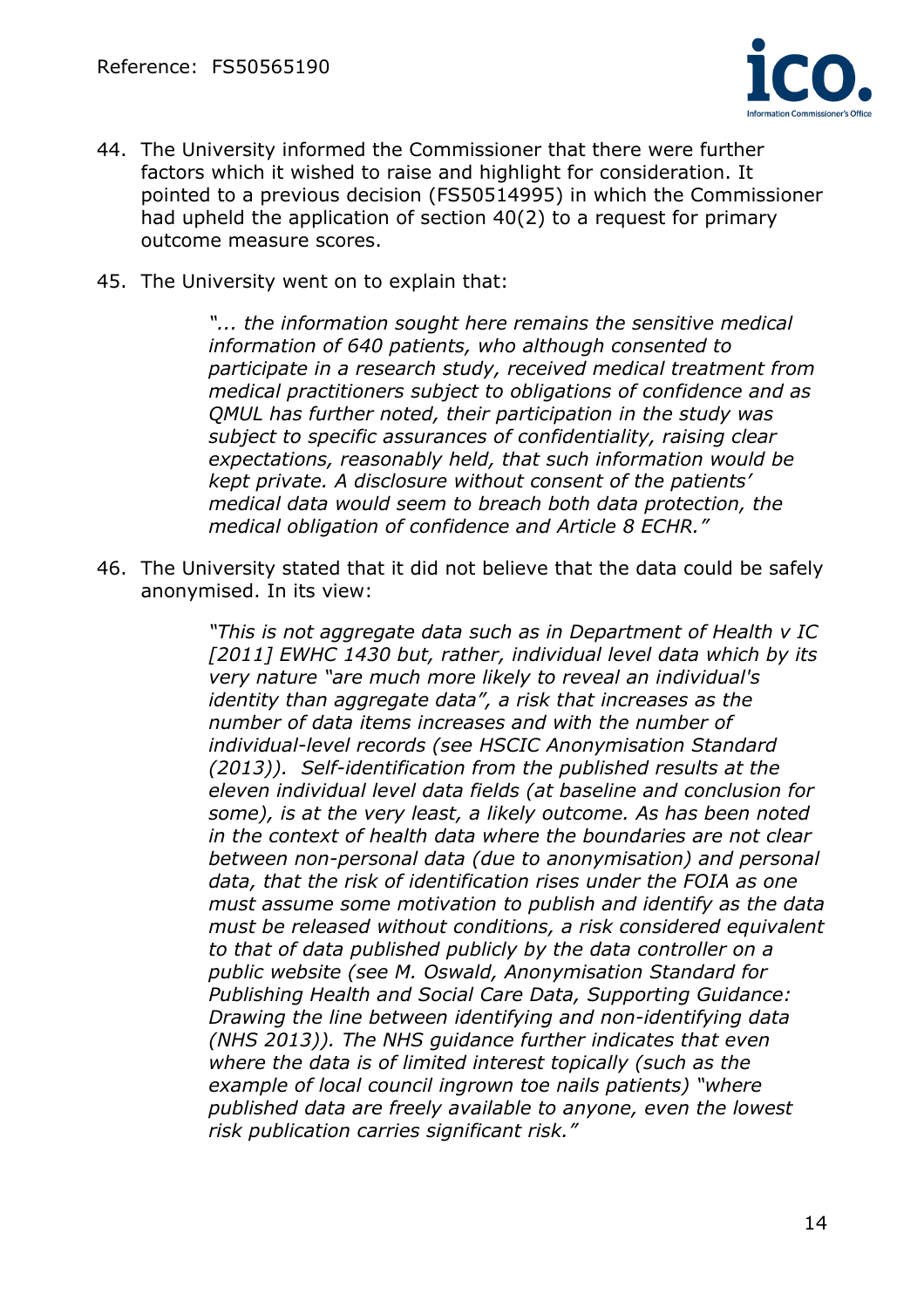

47. The University believed that the Commissioner:

*"…must further consider this greater risk presented for identification with this data set from the highly motivated requestor who will likely publish it on a CFS/ME group website, such as Phoenix Rising, where it will be available to all CFS/ME activists seeking to discredit the PACE trial and its researchers, as has been demonstrated, since they do not agree with the PACE trial outcomes. The risk is maximised by the fact that the CFS/ME patient community is a very small percentage of the population (e.g. estimates at less than 1%) and the PACE trial population already known to be part of that is relatively large and possibly including members of the above. The risk that additional information could be combined with the individual level data to allow identification must be considered not at all far-fetched, although QMUL need not be expected to know exactly what additional information there is presently. See e.g., Voyias v IC and London Borough of Camden, EA/2013/0003."* 

48. The University further noted that:

*"…were this same data from medical treatment held in databases under the NHS, even to process it for anonymisation would usually require consent (see NRES Guidance on Research Database Applications (September 2010). This is where the public good will benefit from such access for medical research or improved patient care purposes requiring applications with proper planning for security and subject to further obligations of confidentiality as well as ethical review of its use the norm. Without such consent, access to medical treatment databases for research must comply with the Health Service (Control of Patient Information) Regulations 2002 that establish the circumstances for the lawful processing of confidential patient information, despite any obligation of confidence that may be owed; these establish circumstances for the common law duty of confidence to be set aside for particular medical purposes. These processes include, for research, ethical approval as well as specific evaluation by the Confidentiality Advice Group of the public interests requiring a statement of the tangible benefits from such medical research to counter the "potential damage to patient care that might follow a loss of trust in the confidentiality of the information held by providers of healthcare services" and to protect, on balance,"….the public good in a health care service which holds and processes patient information confidentially" (see NHS National Research Authority Principles of Advice: Exploring the concepts of 'Public Interest' and 'Reasonably Practicable', pp. 2-3 (April 2013). Such uses are further subject*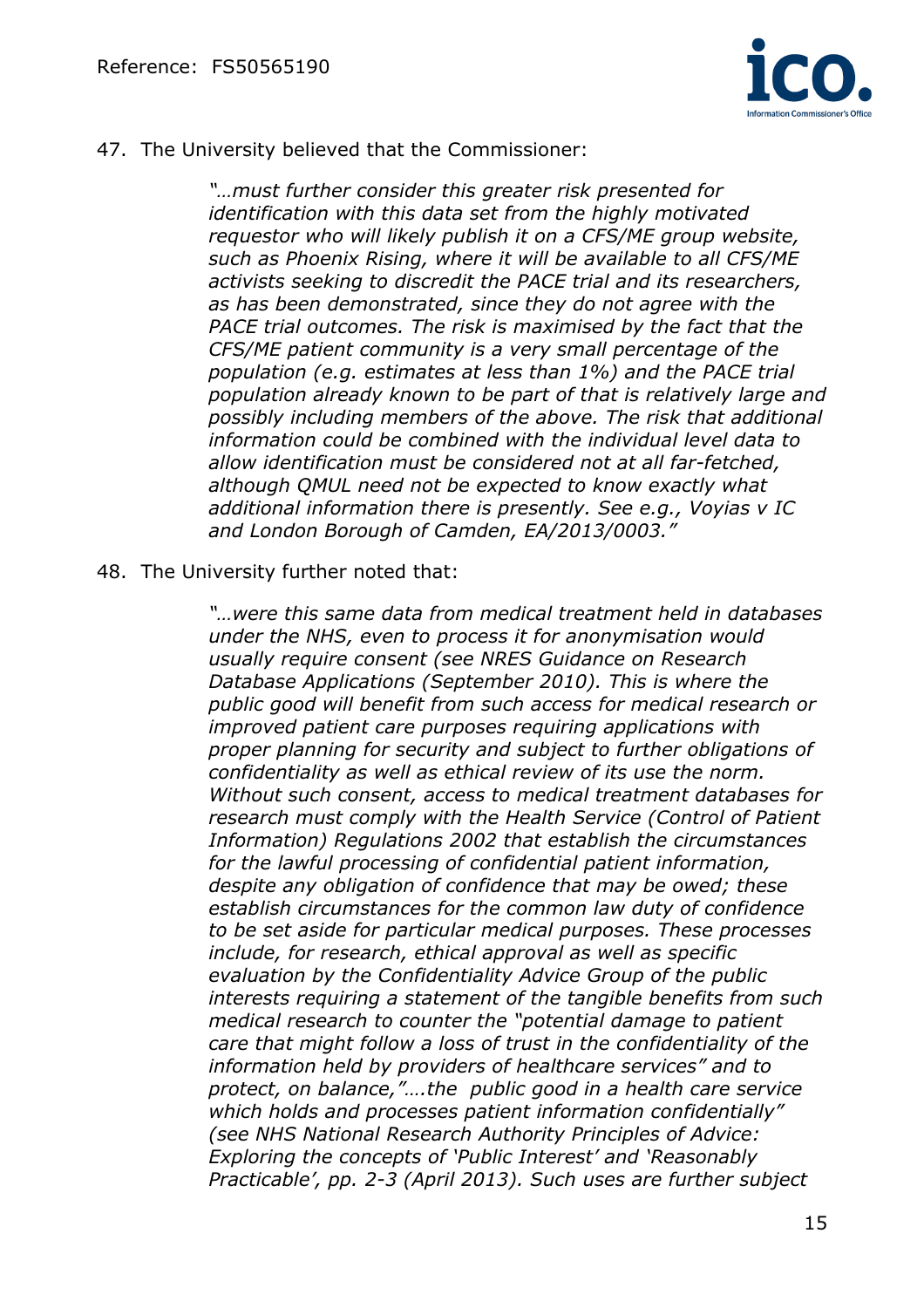

*to limitations on processing to those strictly necessary for such research and to persons essential to that processing, subject to equivalent obligations of confidence, with controls for unauthorised access and reviews as to the processing's continued necessity (see NRES Guidance, generally). Where data is anonymised but even a very slight risk of identification exists, the data cannot be released without appropriate controls."* 

49. The University raised concerns that any release of the PACE medical treatment data under FOIA would be without any limitation. It went on to argue that:

> *"There would be no controls on ethical use, access, security, continued obligations of confidence or its further processing of any kind. Although transparency is recognised as a public interest in itself, it is hard to fathom that while such controls and limitations are necessary to further the public interest in continuing medical research or improved patient care in order for such sensitive patient medical data at even slight risk of identification to be released under the above regime, that transparency alone would justify that the virtually identical medical treatment data, held outside the NHS due to its compilation for such research, warrants no such considerations of risk. Indeed, not only is there not the compelling interest of such further valuable medical research or care here, but also, as recognised by the ICO, the request is merely one of a series of requests for similar access to this same medical treatment information, upheld by the ICO on several occasions, including a request by the complainant found vexatious (see FS50558352) as part of a campaign by a small group of CF/MSE activists to discredit research and researchers whose results they do not agree with. There is a risk of identification of individuals and a breach of the patients' expected reasonable expectations of confidentiality in light of their consents to participate in PACE in reliance on non-disclosure except to limited practitioners and researchers.*

#### **The Commissioner's view**

50. The Commissioner notes that the withheld information contains a row for each of the 640 participants in the PACE trial. Each row contains 14 columns. The first column contains the personal pin number for each participant. The remaining columns contain numbers which represent the outcomes of various tests related to the participant. The University informed the Commissioner that this information was obtained from participants filling in questionnaires, answering questions verbally or undertaking a test (for example a walking test). There are a range of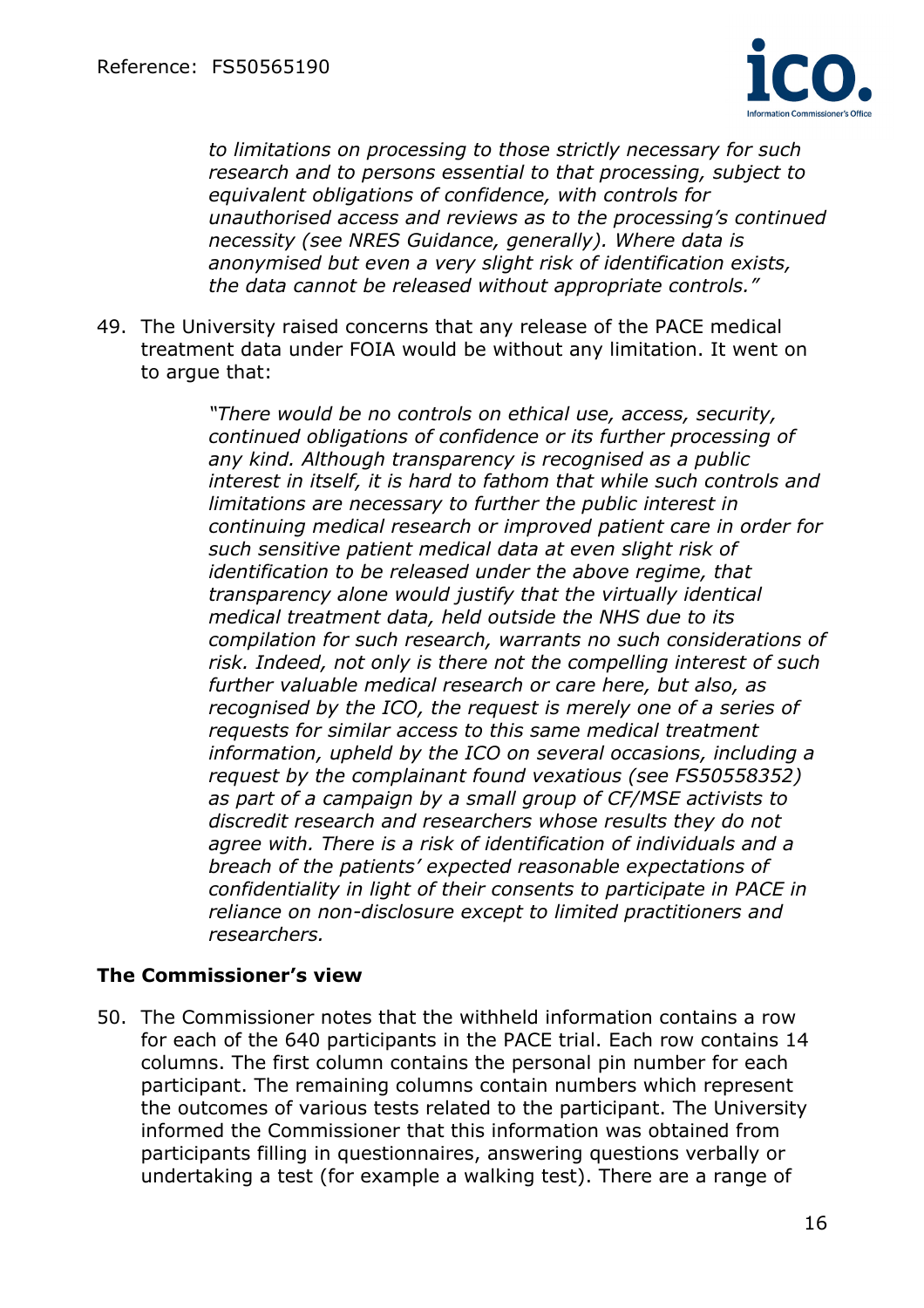

potential scores for each column with the results for some columns having wider ranges of scores than other columns.

- 51. The Commissioner recognises the need for a great deal of caution in this area. He acknowledges the sensitivities over the release of a significant amount of data connected with people's health in to the public domain and the care that needs to be taken to try to ensure that it is not possible to link any of that data to specific individuals.
- 52. The ICO's Code of Practice on Anonymisation notes that:

*"The High Court in [R (on the application of the Department of Health) v Information Commissioner [201] EWHC 1430 (Admin)] stated that the risk of identification must be greater than remote and reasonably likely for information to be classed as personal data under the DPA."* (Page 16)

53. In relation to the issue of identifiability the ICO's guidance *"What is personal data"* states:

> *"Sometimes it is not immediately obvious whether an individual can be identified or not, for example, when someone holds information where the names and other identifiers have been removed. In these cases, Recital 26 of the [European Data Protection] Directive states that, whether or not the individual is nevertheless identifiable will depend on "all the means likely reasonably to be used either by the controller or by any other person to identify the said person".*

> *Therefore, the fact that there is a very slight hypothetical possibility that someone might be able to reconstruct the data in such a way that the data subject is identified is not sufficient to make the individual identifiable for the purposes of the Directive. The person processing the data must consider all the factors at stake."* (Page 8)

- 54. The Code of Practice notes that neither the DPA or FOIA provide any practical help to organisations to determine whether the release of anonymised data is likely to result in the re-identification of an individual or whether anyone would have the motivation to carry out reidentification.
- 55. However, it goes on to state that :

*"However a useful test – and one used by the Information Commissioner and the Tribunal that hears DPA and FOIA appeals – involves considering whether an 'intruder' would be able to achieve re-identification if motivated to attempt this.*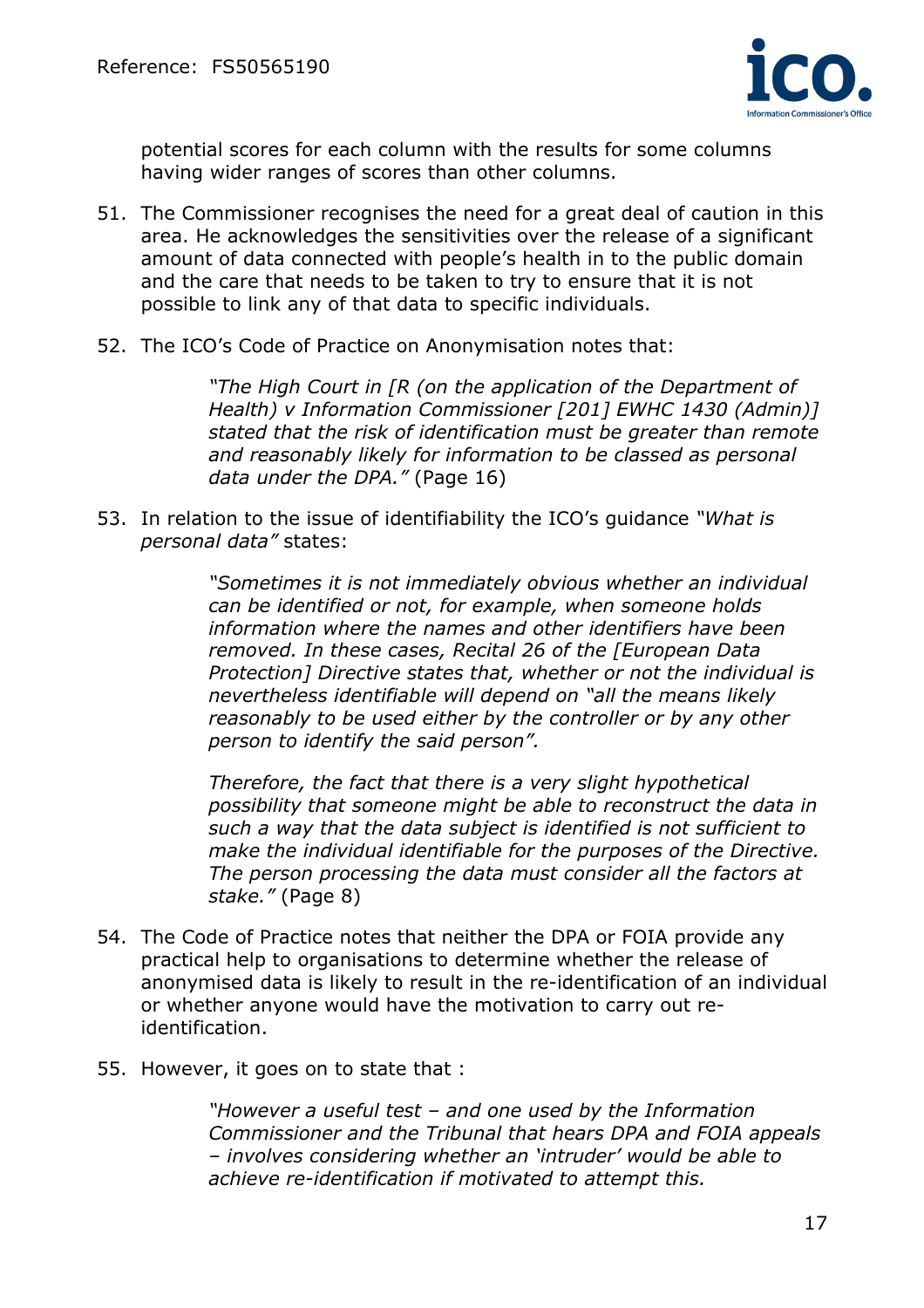

*The 'motivated intruder' is taken to be a person who starts without any prior knowledge but who wishes to identify the individual from whose personal data the anonymised data has been derived. This test is meant to assess whether the motivated intruder would be successful.* 

*The approach assumes that the 'motivated intruder' is reasonably competent, has access to resources such as the internet, libraries, and all public documents, and would employ investigative techniques such as making enquiries of people who may have additional knowledge of the identity of the data subject or advertising for anyone with information to come forward. The 'motivated intruder' is not assumed to have any specialist knowledge such as computer hacking skills, or to have access to specialist equipment or to resort to criminality such as burglary, to gain access to data that is kept securely."* (Pages 22-23)

- 56. The Commissioner notes that the complainant had specifically stated in his request that he did not require the University to provide the participant's ID numbers if it deemed it inappropriate to disclose this information. Consequently, he would not regard this information as falling within the scope of the complaint and not therefore a matter on which he needs to make a decision.
- 57. As part of its arguments in relation to the application of section 40(2), the University has contended that, given the nature of the information and the number of participants in the PACE clinical trial, there is a significant risks of self-identification by participants if the withheld information were to be released. Whilst the Commissioner acknowledges the possibility that some individuals may be able to identify themselves in the withheld information, he does not believe that this is sufficient for those individuals to be identifiable for the purposes of section 40(2). In his view, for an individual to be identifiable under section 40(2), it must be reasonably likely that another person can identify them from that information and other information that may be available to them.
- 58. The Commissioner notes that the University has referred to the risk of third party identification and the motivated intruder test. However, it has not provided any evidence as to how the motivated intruder might be able to actually identify participants from the trial from the information contained in the requested information and other information that may be available to such an individual. There is no indication in the University's submissions to the Commissioner as to what means are reasonably likely to be available to the motivated intruder to facilitate re-identification.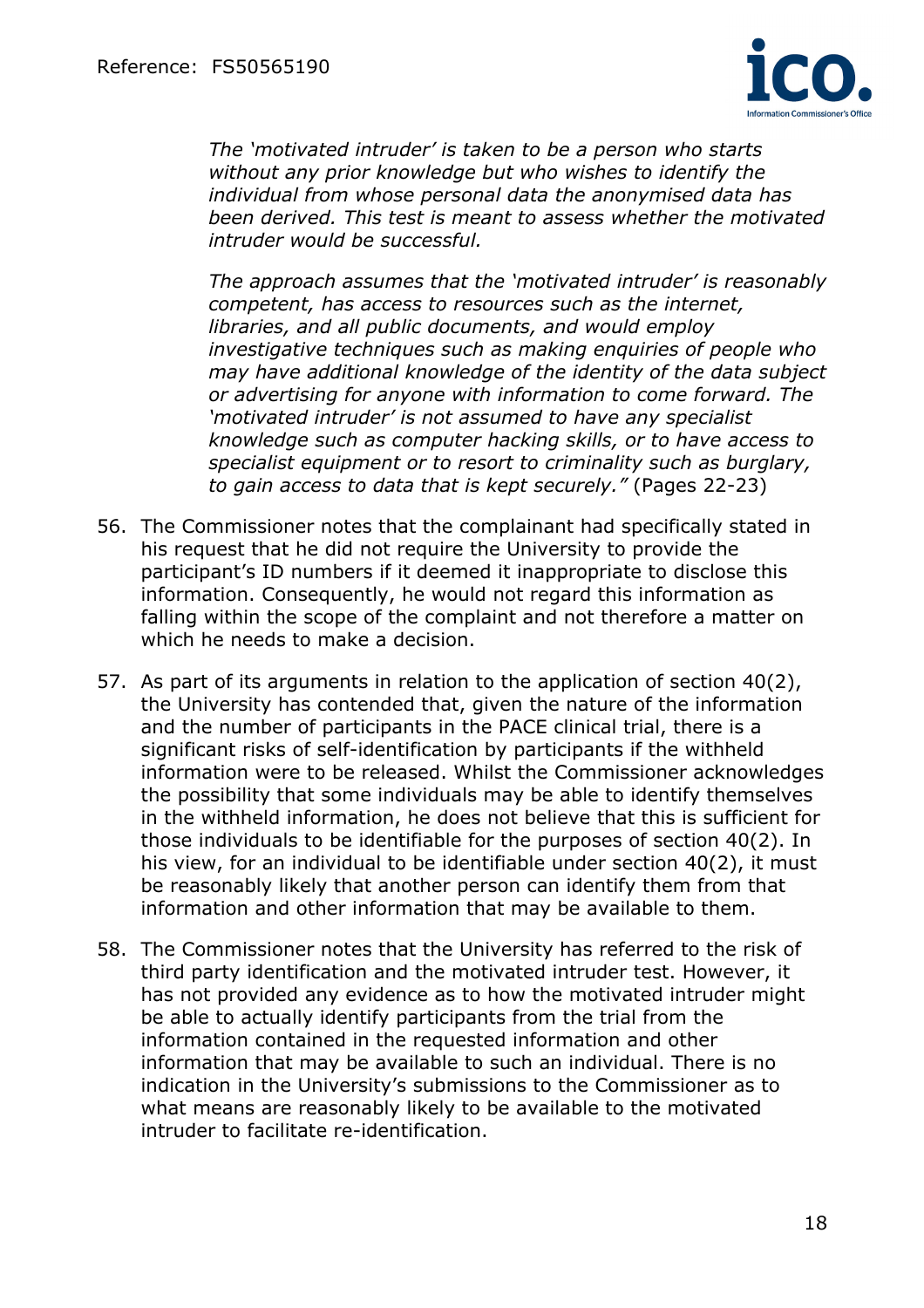

- 59. As part of its arguments, the University has referred to a previous decision of the Commissioner (FS50514995 issued on 23 January 2013)) in which the he upheld the application of section 40(2) to a request for primary outcome measure scores from the PACE trial. In his decision the Commissioner referred to the issue of prior knowledge and reidentification.
- 60. The Code of Practice on Anonymisation states that:

*"Re-identification problems can arise where one individual or group of individuals already knows a great deal about another individual, for example a family member, colleague, doctor, teacher or other professional. These individuals may be able to determine that anonymised data relates to a particular individual, even though an 'ordinary' member of the public or an organisation would not be able to do this."* (Pages 24-25)

61. In his decision, the Commissioner specifically refers to the part of the Code which says that it is good practice when releasing anonymised data to try to assess:

> *"…the likelihood of individuals having and using the prior knowledge necessary to facilitate re-identification. It is accepted that this will be difficult to conduct on a record by record basis for large datasets or collections of information. It will often be acceptable to make a more general assessment of the risk of prior knowledge leading to identification, for at least some individuals recorded in the information and then make a global decision about the information; the chances that those who might be able to re-identify are likely to seek out or come across the relevant data;"* (Page 25)

62. It goes on to state that:

*"It is reasonable to conclude that professionals (such as doctors) with prior knowledge are not to be likely to be motivated intruders, if it is clear their profession imposes confidentiality rules and requires ethical conduct."* (page 25)

63. The Commissioner notes that the request considered in FS50514995 asked that each set of information should be similarly correlated by, for example, recruitment date or random participant number assignment. The University commented in that case that if, for example, one knew the randomised date, coupled with other information, an individual could identify a participant and their outcome scores. It explained by way of illustration that in April 2007 there were only 12 patients randomised which was only a small percentage of the total number of patients who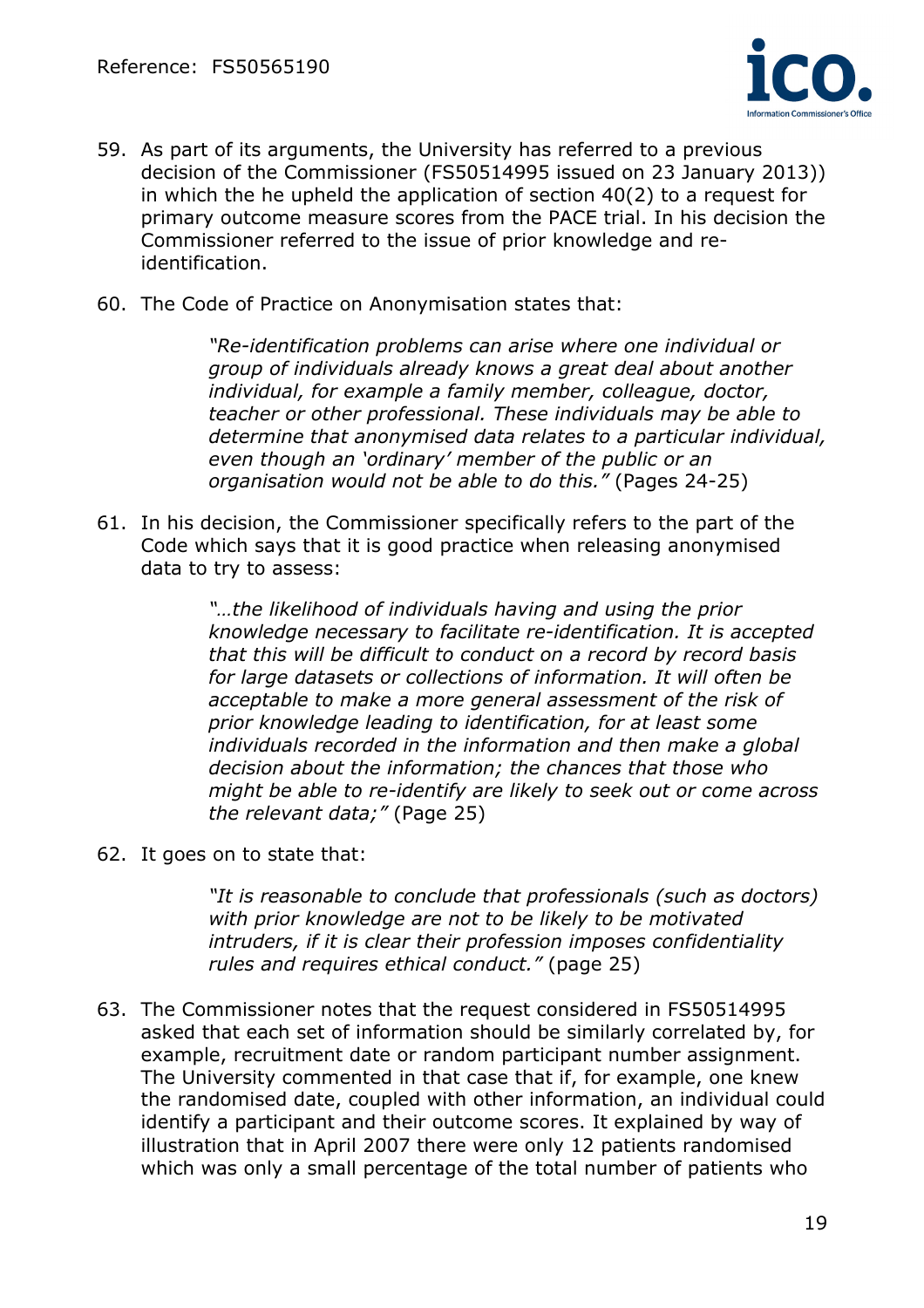

took part in the trial. As a consequence it believed that identification would be possible if this type of information were placed in the public domain in combination with the medical data requested.

- 64. The Commissioner notes that, in this case, the requester has not asked that the medical data that he has requested be ordered or grouped in any way which might provide assistance to anyone seeking to identify the participants. He has only asked that each row of results relates to the same participant.
- 65. The Commissioner further notes that the Code of Practice on Anonymisation states that:

*"Data protection law is concerned with information that identifies an individual. This implies a degree of certainty that information is about one person and not another. Identification involves more than making an educated guess that information is about someone; the guess could be wrong. The possibility of making an educated guess about an individual's identity may present a privacy risk but not a data protection one because no personal data has been disclosed to the guesser. Even where a guess based on anonymised data turns out to be correct, this does not mean that a disclosure of personal data has taken place."* (Page 26)

66. It is not clear to the Commissioner what prior knowledge an individual might have which might allow them to identify one or more of the participants in the PACE trial from the information requested, particularly given the large number of participants. In addition, he is not convinced that there is a sufficient basis for him to determine that it might be possible for a motivated intruder to identify any of the participants in the trial. Consequently, he has decided that the withheld information does not constitute personal data and that the exemption in section 40(2) is not applicable.

# **Section 41 – Information provided under a duty of confidence**

67. Section 41 of FOIA provides that:

*"Information is exempt information if-* 

*(a) it was obtained by the public authority from any other person (including another public authority), and* 

*(b) the disclosure of the information to the public (otherwise than under this Act) by the public authority holding it would constitute a breach of confidence actionable by that or any other person."*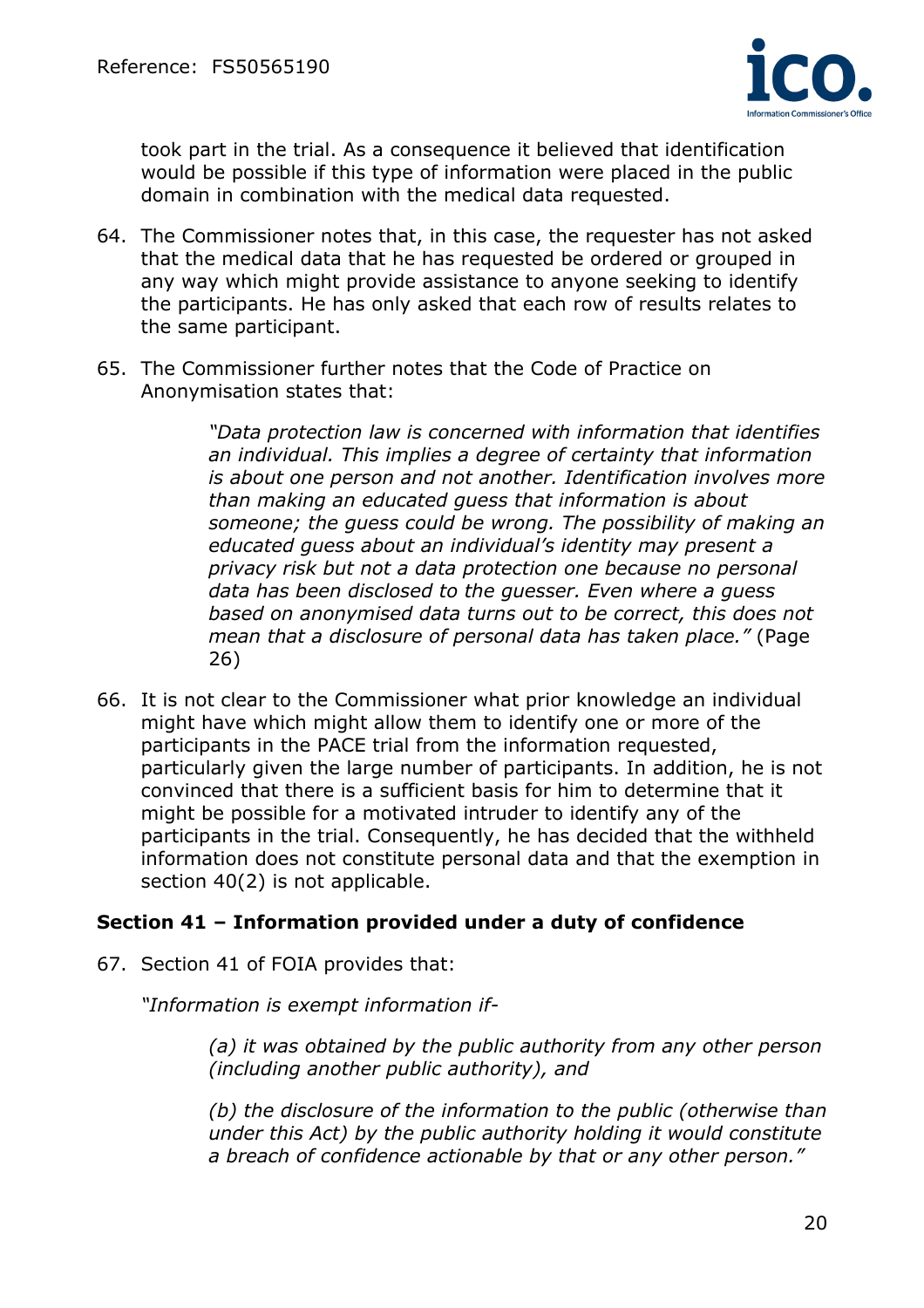

## **(a) Was the withheld information obtained by the University from another person?**

- 68. The University explained that the third parties from which the information in question derived were all the participants in the PACE trial. The data was supplied to it in the course of a clinical trial to be used only as spelt out in the consent forms signed by each patient.
- 69. The Commissioner has therefore concluded that the information contained in the withheld reports was obtained by the University from another person, the participants in the trial, for the purposes of section 41. He went on to consider whether disclosure would constitute an actionable breach of confidence.

#### **(b) Would disclosure of the withheld information constitute an actionable breach of confidence?**

70. In order to determine whether disclosure would constitute an actionable breach of confidence the Commissioner considered the following questions:

> (i) Does the withheld information possess the necessary quality of confidence?

(ii) Was the withheld information imparted in circumstances importing an obligation of confidence?

(iii) Would unauthorised disclosure cause a detriment to the party providing the information or to another party?

(iv) If parts (i)-(iii) are satisfied, would the public authority nevertheless have a defence to a claim for breach of confidence based on the public interest in the disclosure of the withheld information?

- 71. The University argued that, as medical information, the withheld information was of the kind which was certainly of importance to the confider and certainly not trivial. It related to an illness to which a certain amount of social stigma was attached. It believed that it had the necessary quality of confidence under the traditional tests of confidence under *Coco v Clarke* [1969] *RPC 41* as it was disclosed in the context of a confidential relationship, under a clear obligation of confidence.
- 72. The University went on to explain to the Commissioner that the information was supplied not only under a traditional doctor-patient relationship, which obliges information to be kept confidential (see generally, General Medical Council, 'Confidentiality' (2009)), but also in the course of a clinical trial. Such trials were required for ethical reasons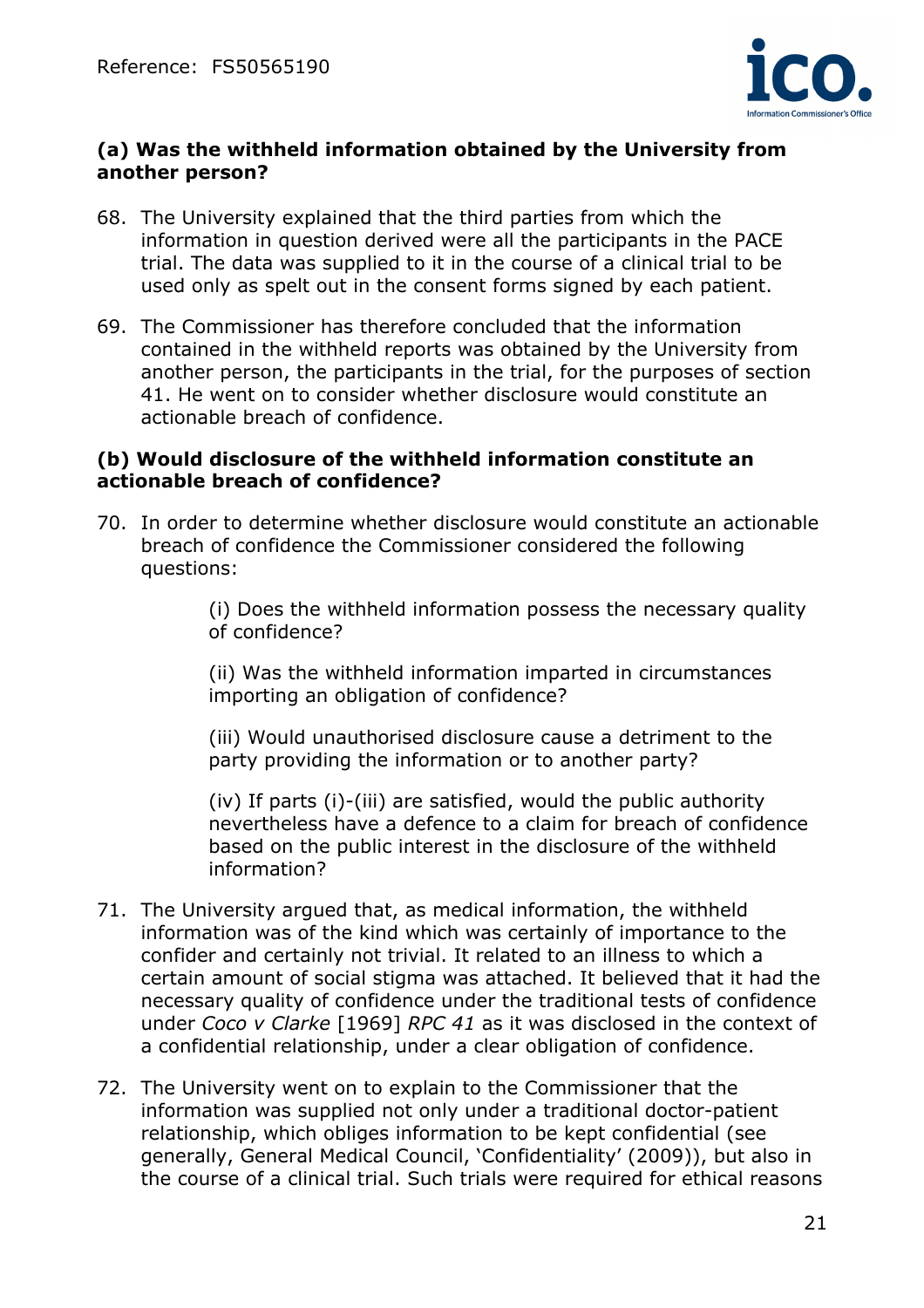

to gather explicit consent from all participants. The University explained that the consent forms gave clear assurances about confidentiality and what would happen to each individual's data, which would be directly contravened if this information was released. It therefore believed that there was both an implied obligation of confidence and an explicit written guarantee.

- 73. The University argued that disclosure would cause a detriment to both the trial participants in question and to the University itself. In relation to the trial participants, it believed that, as it had previously explained, the information was sensitive personal data relating to a medical condition. If the participants were to be identified as either suffering from CFS/ME or having taken part in the trial, it would cause them damage and distress.
- 74. In relation to the detriment to the University itself, it believed that releasing data in violation of the Data Protection Act and contrary to the funder's policies would be likely to compromise its ability to attract research funding from sponsors and deter individuals from participating in future medical trials if their personal data could not be guaranteed to be kept confidential or anonymous.

# **The Commissioner's view**

75. In order for section 41 to apply it is necessary for all of the relevant elements of the test of confidence to be satisfied. Therefore if one or more of the elements is not satisfied then section 41 will not apply. The Commissioner has explained, in relation to the application of section 40(2), why he does not consider it possible to reliably identify an individual as the subject of the withheld information from its contents or if it is linked with other material available to the general public. In such circumstances he does not consider that there can be an expectation of confidence or that disclosure would cause detriment by way of an invasion of privacy. Therefore it follows that there can be no breach of confidence to action and section 41 does not apply.

#### **Section 43(2) – Prejudice to commercial interests**

- 76. Section 43(2) provides that information is exempt it its disclosure would, or would be likely to, prejudice the commercial interests of any person.
- 77. The University argued that disclosure of the information withheld under section 43(2) would be likely to prejudice its commercial interests.

# **Engagement of section 43(2)**

78. The Commissioner initially considered whether the relevant criteria for the engagement of section 43(2) were satisfied.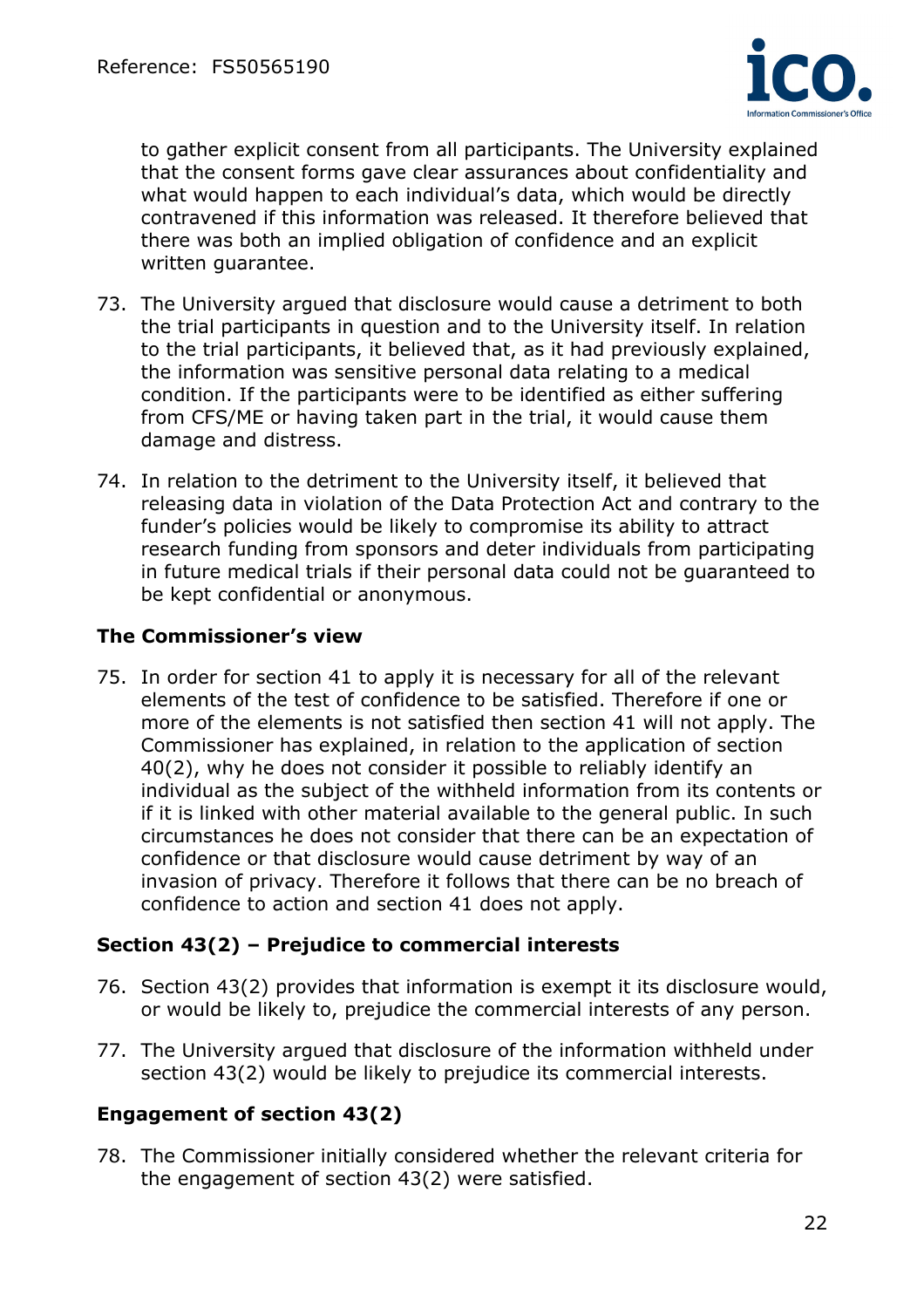

# **The University's arguments**

- 79. The University informed the Commissioner that it believed that section 43(2) applied to the withheld information as disclosure would be likely to prejudice its commercial interests because it might affect its ability to conduct research and attract the necessary funding to carry this out. It believed that this would have a knock-on effect of damaging its reputation and thus its ability to recruit high quality staff and students, which would also affect funding from both tuition fees and from the Research Excellence Framework, participation in which would be adversely affected as a further consequence.
- 80. The University explained that it believed that releasing the requested data would be likely to affect the research it was able to conduct, particularly with human participants who had to be recruited, if a disclosure of their sensitive personal data at the individual level set a precedent.
- 81. The Commissioner was informed by the University that the PACE trial closed to recruitment in 2009 and follow up continued until mid-2012. It indicated that analysis of the data continues to this day and papers continue to be published (for example, one paper in press provides the results of the follow-up up to 2012).
- 82. The University stated that the patient participants of the original study gave informed consent to their participation based on explicit assurances that the research data collected during their assessment and treatment would remain confidential and used only for research purposes (i.e. not released to any member of the public that asked for it). It believed that the failure of investigators to honour this explicit agreement and the participants' consent conditions, not to release any of these medical data to other than to qualified researchers, would be likely to undermine their continuing trust in investigators' representations. Specifically, if these data were to be released publicly without limitation, it would clearly signal that any future sensitive data collected during a follow-up study could similarly be at risk of disclosure, despite any assurances investigators might make. In the University's view, this would be likely to discourage participants from participating in any follow-up study that it might decide to undertake and future medical research studies involving CFS/ME in which they might be invited to participate.
- 83. The University believed that the publicity surrounding the disclosure that would occur if the requested information were to be released would cause anxiety to those who participated that they would be identified. In addition, the possible pressure and hostility to participants who might be identified from the disclosure, which it believed was not a remote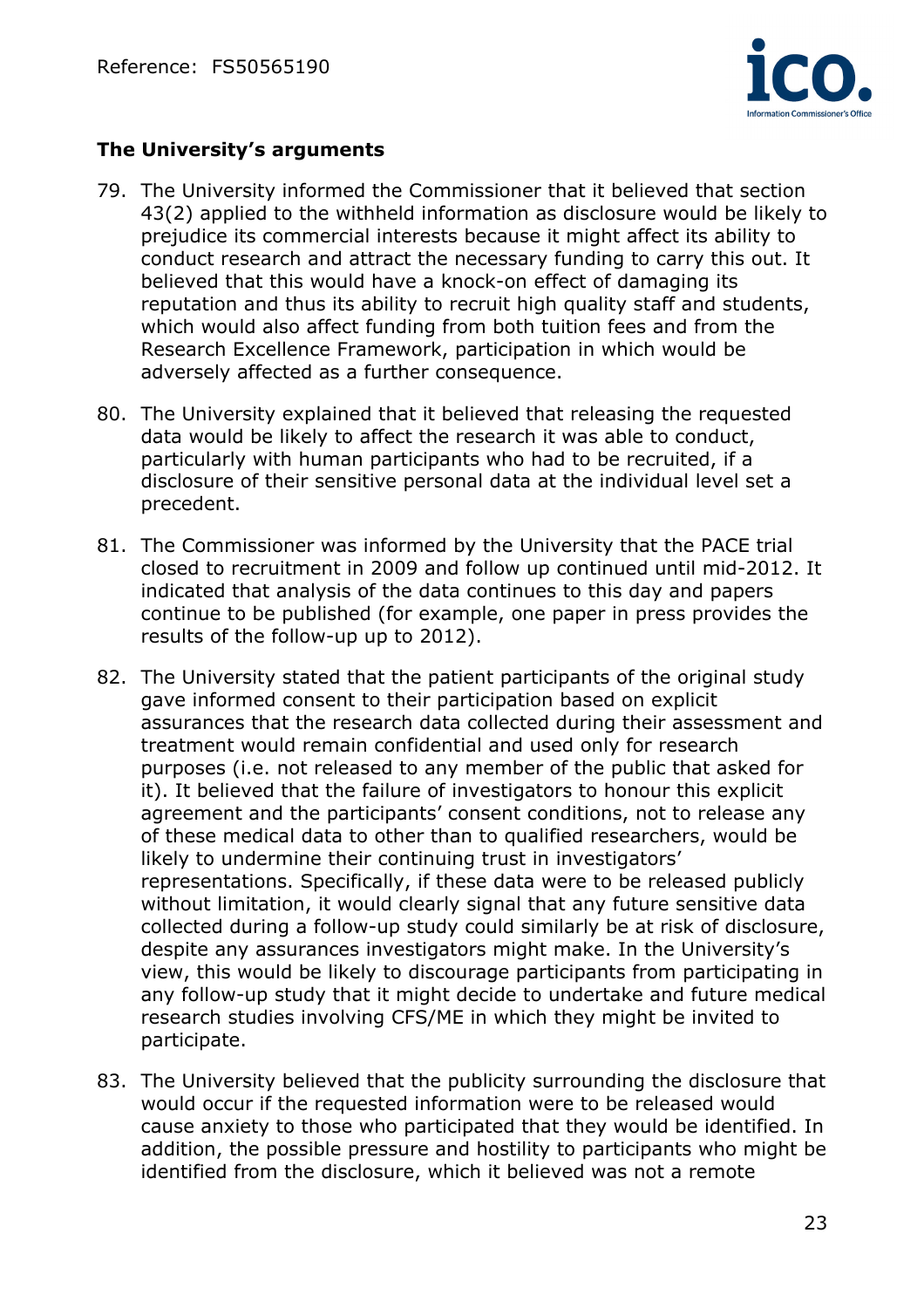

possibility, would be very likely to deter these former participants from participating in any follow up studies.

- 84. The University explained that the ME/CFS patient representatives involved in the trial oversight did so only based on assurances that their identities would not be known so as not to incur pressure and hostility. Moreover, participants' lack of trust had been found to be one of the participant-related factors among the considerable difficulties to recruiting suitable participants for all clinical trials. (See 'Recruitment Challenges in Clinical Trials for Different Diseases and Conditions' in Public Engagement and Clinical Trials: New Models and Disruptive Technologies: Workshop Summary (Institute of Medicine, National Academies Press 2012)).
- 85. In the University's view, it was, therefore, likely to be a much greater challenge to re-enrol a group for any further study where trust had already been diminished by the breach of confidence when no assurances could change the circumstances of the already released information or the significant threat of a future release from a new trial.
- 86. The University provided the Commissioner with details of two participants in the PACE trial who withdrew consent to the use of their data and asked for their data to be destroyed. It explained that both were linked to concerns about confidentiality. In one case, this occurred following a data release by the Strategic Health Authority, which were responsible for the Research Ethics Committee which oversaw the PACE trial. Following an FOIA request, the Strategic Health Authority released all the data and files that the University had submitted to the Research Ethics Committee over the years, which included not only the original protocol, but all amendments, and all other relevant documents, such as the details of all 50 or so serious adverse events and reactions recorded during the trial up until the point of release. This amounted to some 600 pages of material.
- 87. The University informed the Commissioner that as a result of the individual's withdrawal, the investigators had to remove all relevant data and restart the main analysis, delaying progress by four months, with consequent increased costs caused by extended employment of relevant staff. It also resulted in a delay in the publication of the results in publicly available peer-reviewed journals.
- 88. In the other case, the University informed the Commissioner that the withdrawal was linked to concerns about confidential data being used by researchers and other people, even in an anonymised form. The University contended that, although it could not make a direct link to a data release in this case, it did not take much imagination to conclude that news of any PACE data being released, following an FOIA request,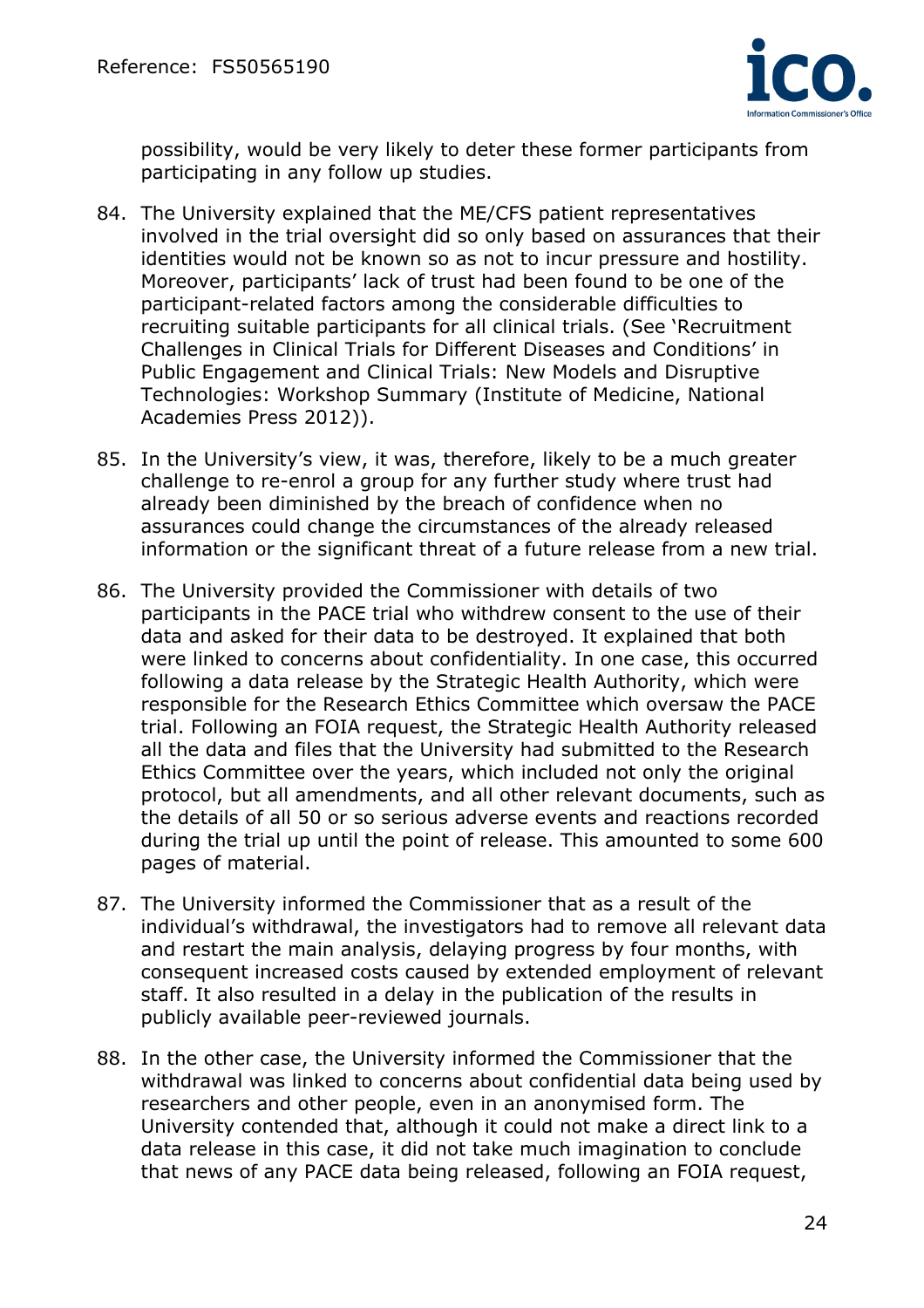

would have had a detrimental effect on this ex-participant, and may have led to, or encouraged, them to request that all their data be destroyed.

- 89. The University believed that similar patient sensitivity could be expected in future if the withheld information were disclosed. Beyond this, it had serious concerns over the potential consequence of it not being able to enrol future study participants on a timely basis in light of the reluctance of participants to participate as borne out in the above trial recruitment research.
- 90. In the University's view, the specific public interest in favour of not disclosing this patient information was that it would foster the ability to conduct continued research in this area, including any future research study which might include the same participants from the PACE trial. It pointed out that such large scale, long term studies were rare, so the potential that one could be viable was significant.
- 91. The University explained that the participants in the PACE trial gave consent to participate and have their sensitive data used for this medical research based on the written, express assurances by trial investigators in the PACE trial's consent forms of the research data's confidentiality with clear explanations that such would only otherwise be accessible to qualified researchers. It contended that disclosure to the general public of the withheld information would mean that there could be no expectations that participating in a clinical trial would not lead to their future data being released into the public domain, without their consent. Indeed, the investigators believed rather that they would have to call this possibility to their attention.
- 92. The University was of the view that the diminished trust and enhanced potential exposure increase the likelihood that participants would refuse participation in further research or that it would significantly increase the time, effort and cost to get them to enrols. The University pointed to the above mentioned clinical trial research which had noted that *"patients worry about a great number of issues, their health being only one of them, and every aspect of a trial protocol that makes it harder to understand, less relevant to them, and less convenient diminishes the likelihood of participation."*
- 93. The University informed the Commissioner that the fewer participants who enrolled for a study affected the organisation and validity of the study and its findings and, indeed, as this same research indicated, the potential viability of a study and with it the reputation of investigators and research institutions. It pointed to the following statement in the research: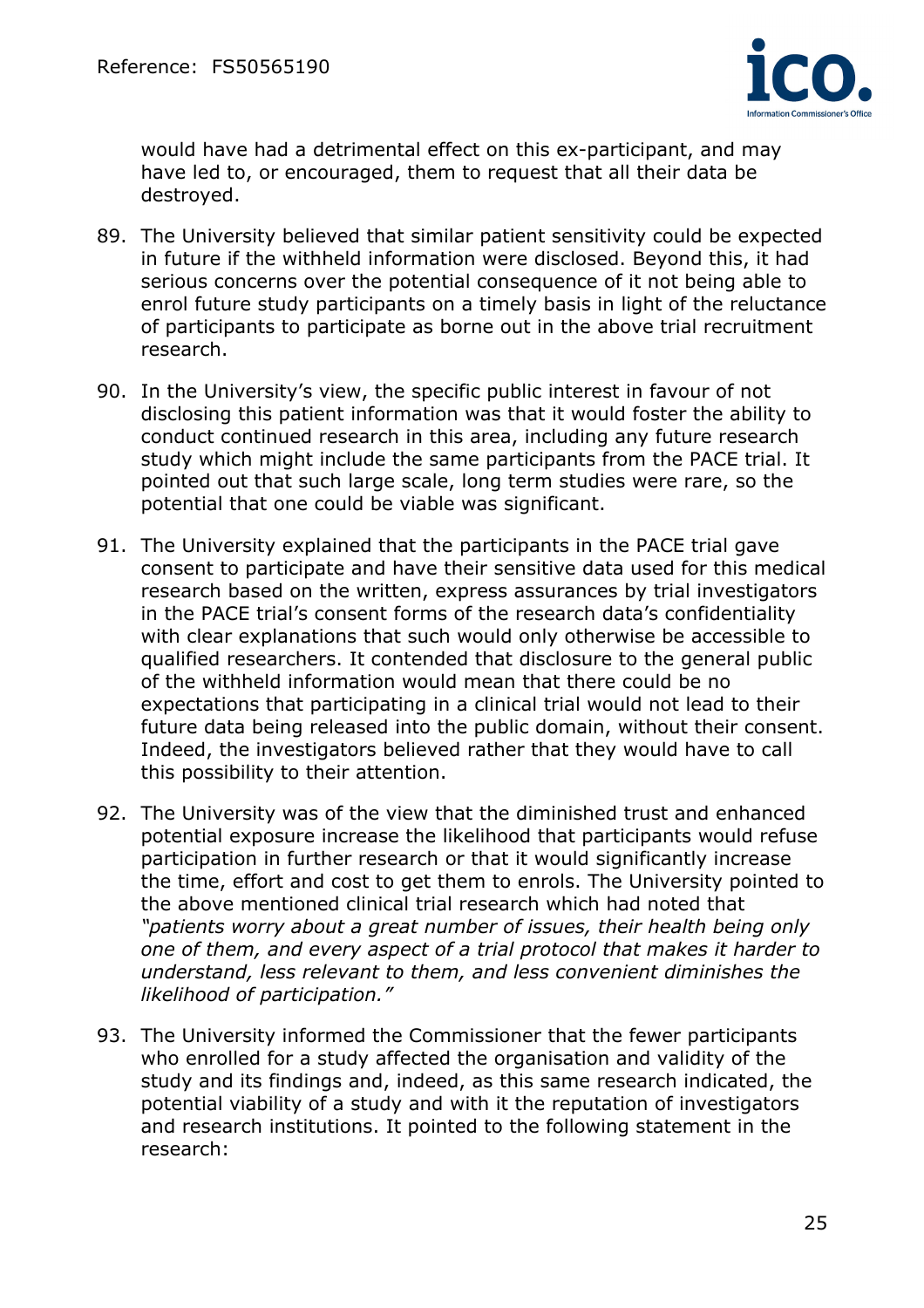

*"From an institutional and investigator perspective, not meeting enrolment numbers in a timely way can cause a clinical trial to lose momentum and can lead to other negative conditions such as investigator burnout. In the worst cases, low enrolment can cause a trial to be abandoned—a costly outcome that can harm the credibility of individual investigators and their institutions. The public and private organizations that fund trials look to a researcher's and an institution's prior history when making grant awards, and they take notice when investigators fail to meet their anticipated enrolment goals. From the investigator's perspective, then, patient recruitment is a significant responsibility and not doing it effectively may lead to frustration, institutional concern, and even embarrassment."* 

- 94. The University believed that the release of patient results under FOIA might also have wider repercussions on other studies, whether at QMUL or beyond, and that such an impact on research was not in the public interest.
- 95. The University went on to argue that disclosure of the withheld information could impact on its future funding. It explained that:

*"QMUL's ability to attract research funding could also be hindered. This would again have implications for damaging QMUL objectives, which is not in the public interest, but equally, as we have stated in previous FOI refusals (though on unrelated topics) anything that imperils our finances we would consider to be exempt under s.43(2) in that it would be likely to damage our commercial interests. Queen Mary competes with other HEIs in an increasingly competitive market, especially with regards to the recruitment of students and attracting research funding. Securing of research grants takes place in a competitive market. In order to meet its strategic objectives related to knowledge creation and dissemination, by providing high quality education and carrying out high quality research, Queen Mary must be able to rely on the revenue stream from research it carries out. In financially tough times and while receiving less and less from the public purse, Queen Mary needs to protect all sources of income. In order to thrive and meet its objectives, Queen Mary must be able to protect its position, compete and raise funding from all possible sources. Certain disclosures under FOI which might impact on this cannot be said to be in the public interest on balance in that this would be likely to prejudice our commercial interests"*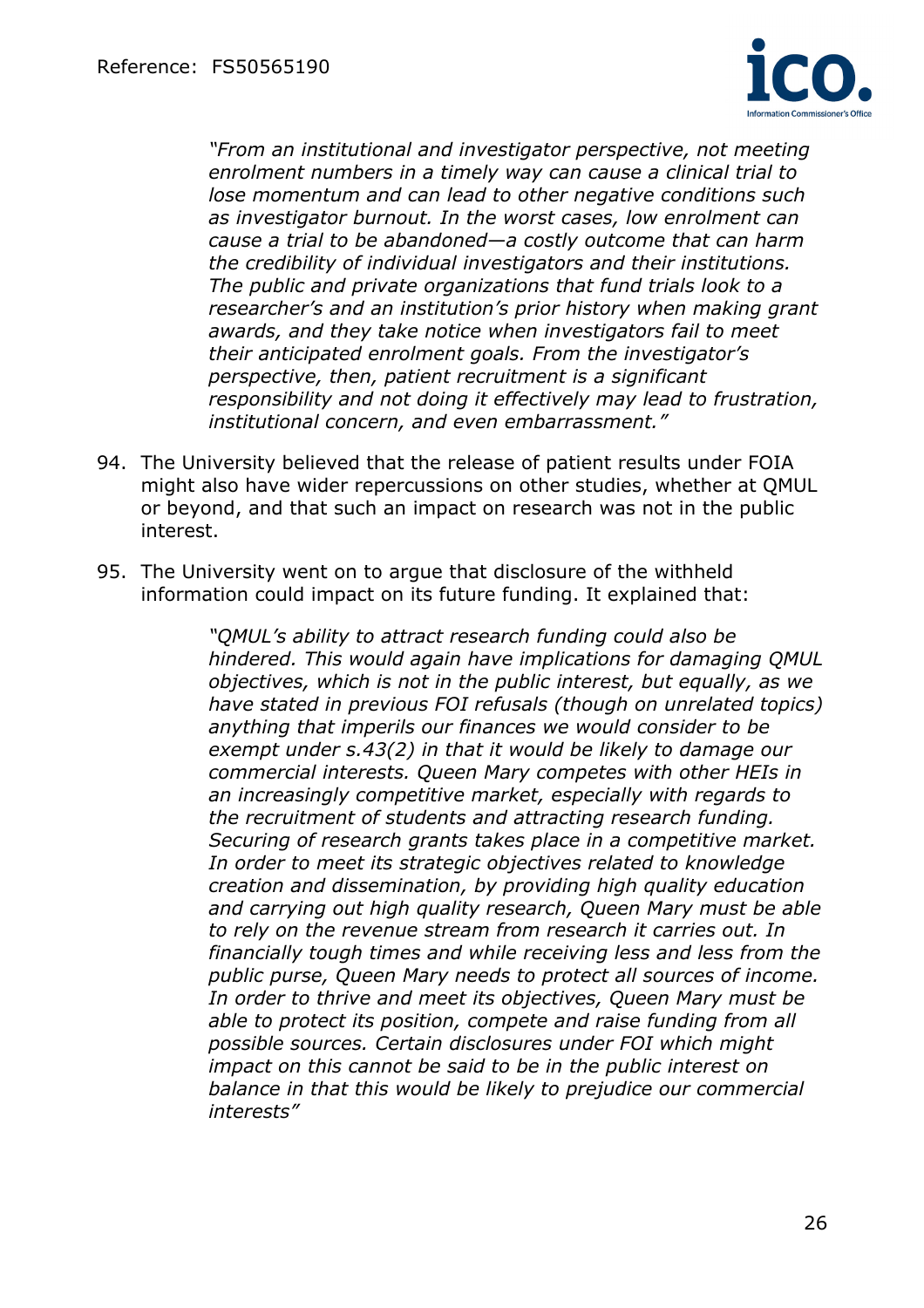

# **The Commissioner's view**

#### **(i) Applicable interest within the exemption**

96. The Commissioner considered whether the prejudice claimed by the University is relevant to section 43(2). The Commissioner is satisfied, in light of the University's arguments that the potential prejudice that it has identified relates to its commercial interests.

# **(ii) The nature of the prejudice**

97. The Commissioner next went on to consider whether the prejudice being claimed was "real, actual or of substance" ie not trivial and whether there was a causal link between disclosure and the prejudice claimed. The Commissioner is satisfied that the prejudice being claimed is not trivial or insignificant and that there is the relevant causal link.

## **(iii) The likelihood of prejudice**

- 98. The University argued that the disclosure of the withheld information would be likely to prejudice its own commercial interests.
- 99. The Commissioner's guidance on the prejudice test states that the term "would be likely":

"... refers to a lower level of probability than 'would', but one *which is still significant. This interpretation is based on the judgment of Mr Justice Munby in R (on the application of Lord) v Secretary of State for the Home Office [2003] EWHC 2073 (Admin) (a Data Protection Act case) who said:* 

*"Likely connotes a degree of probability that there is a very significant and weighty chance of prejudice to the identified public interests. The degree of risk must be such that there 'may very well' be prejudice to those interests, even if the risk falls short of being more probable than not."* (paragraph 100)" (para 30)

100.This interpretation of "would be likely" was relied on by the Information Tribunal in the case of *John Connor Press Associates Limited v The Information Commissioner (EA/2005/0005).* The Tribunal confirmed that, when determining whether prejudice would be likely to occur, the test to apply is that *"the chance of prejudice being suffered should be more than a hypothetical possibility; there must have been a real and significant risk."* (para 15). In other words, the risk of prejudice need not be more likely than not, but must be substantially more than remote.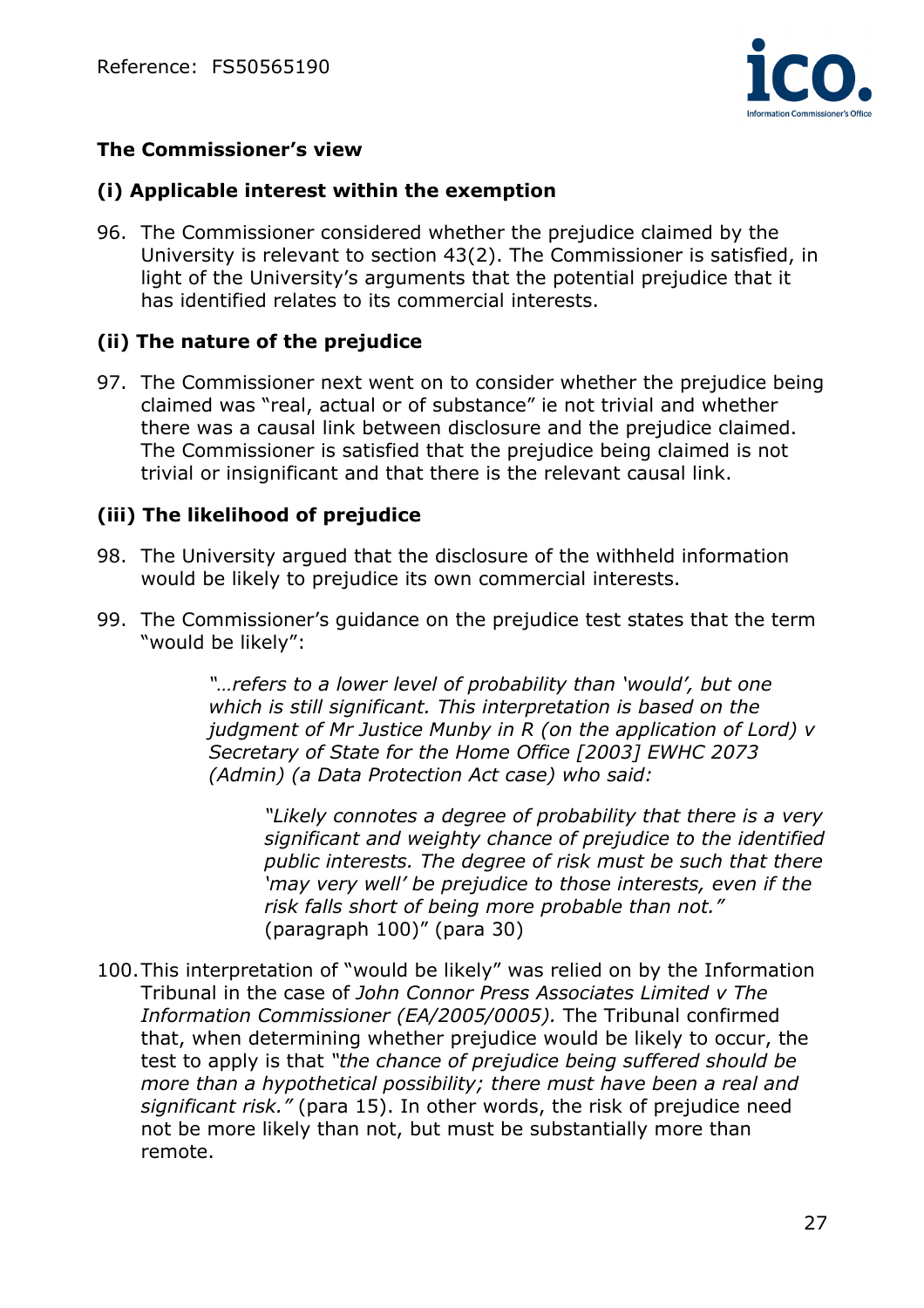

101.The Commissioner's guidance on the prejudice test goes on to state that:

> *"On the basis of these judgments, 'would be likely' means that there must be more than a hypothetical or remote possibility of prejudice occurring; there must be a real and significant risk of prejudice, even though the probability of prejudice occurring is less than 50%."* (para 32)

- 102.The Commissioner notes that the University has argued that disclosure of the withheld information would be likely to deter existing participants in the PACE trail from taking part in any follow up studies and also deter other potential participants from volunteering for such studies. It believed that this would affect its ability to carry out research and attract the necessary funding to carry it out. This in turn would damage its reputation and consequently its ability to recruit high quality staff and students with a consequent effect on its funding from tuition fees and its participation in the Research Excellence Framework.
- 103.As regards the University's argument that disclosure might result in existing PACE trial participants no longer being willing to participate in follow up studies and others not being willing to become involved in future similar research projects, the Commissioner accepts that this may be a possibility. He notes that the University's evidence includes details of two participants withdrawing from the PACE trial over concerns about confidentiality, one of which followed the release of data by the Strategic Health Authority. However, he not convinced that there is sufficient evidence for him to determine that the disclosure of the withheld information would be likely to lead to a sufficiently significant number of existing 640 participants withdrawing so as to affect the possibility of further viable follow up studies taking place. He is also not convinced that there is sufficient evidence for him to determine that disclosure would be likely to deter significant numbers of other potential participants from volunteering to take part in future studies so as to affect the University's ability to undertake such research. As a result, the Commissioner is reluctant to accept that disclosure of the withheld information would be likely to have an adverse effect on the University's future ability to attract necessary funding and to carry out research in this area, with a consequent effect on its reputation and ability to recruit staff and students.
- 104.As part of its arguments, the University has also raised concerns about the impact that may result from individual participants in the PACE trial being identified if the requested information were disclosed. As the Commissioner has previously noted in relation to his consideration of the application of section 40(2), he is not persuaded by the evidence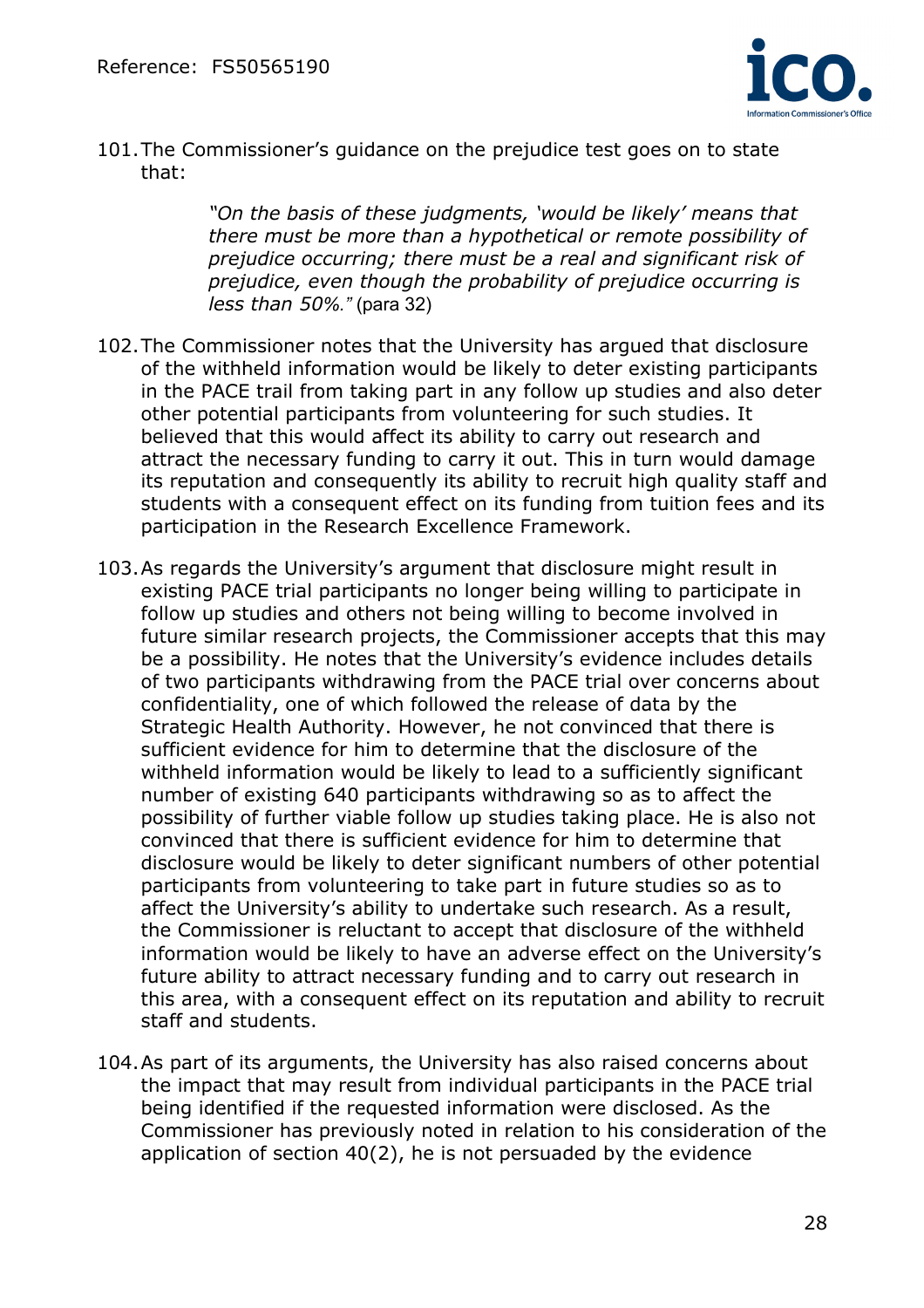

presented to him that it would be possible for individuals to be identified if disclosure of the requested information were to occur.

105.In light of the above, the Commissioner, is not satisfied that there is sufficient evidence for him to conclude that disclosure of the withheld information would be likely to prejudice the University's commercial interests. Consequently, he has determined that section 43(2) is not engaged.